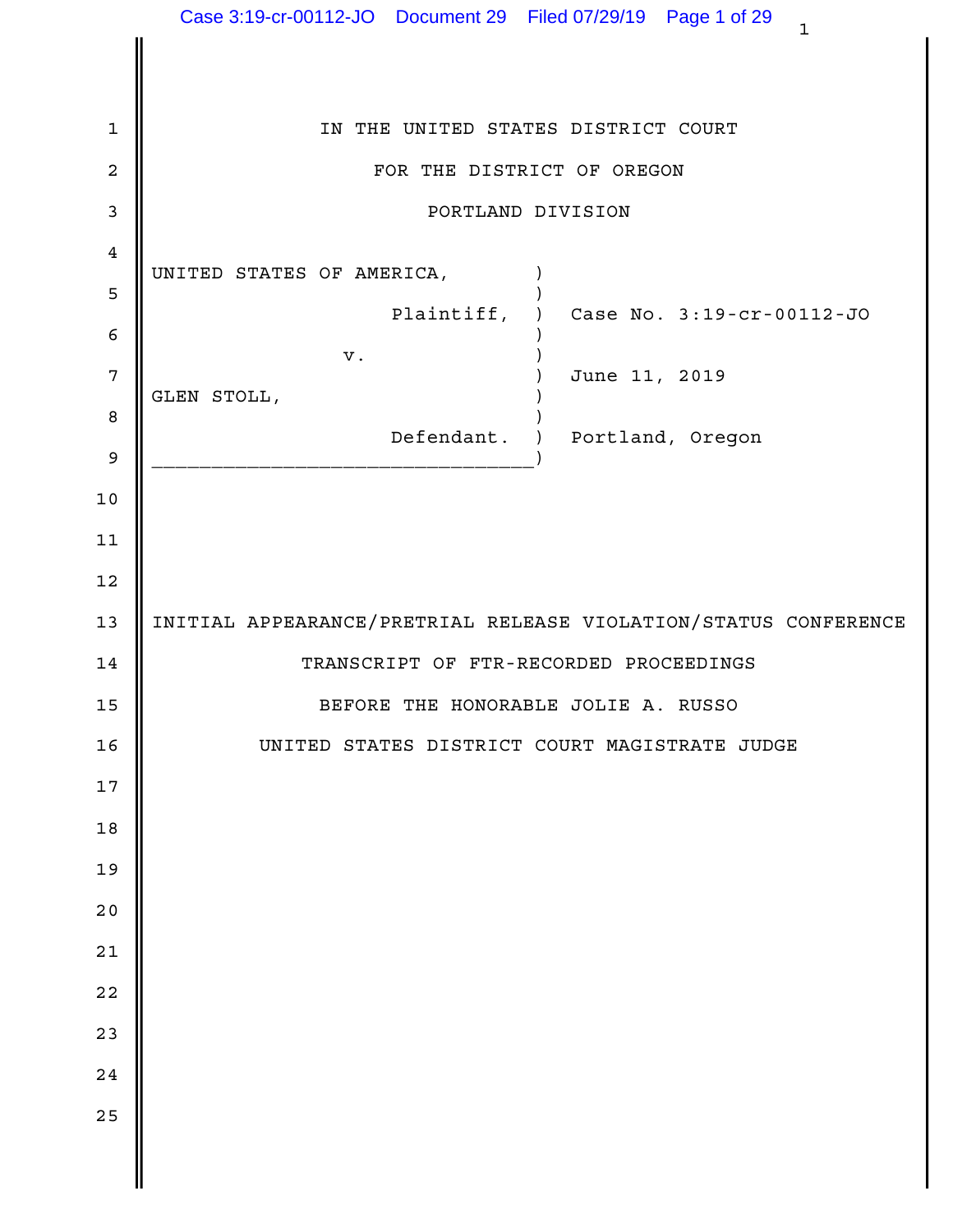|                  |                    | Case 3:19-cr-00112-JO  Document 29  Filed 07/29/19  Page 2 of 29<br>$\overline{a}$ |
|------------------|--------------------|------------------------------------------------------------------------------------|
|                  |                    |                                                                                    |
| $\mathbf{1}$     |                    | APPEARANCES                                                                        |
| $\overline{a}$   | FOR THE PLAINTIFF: |                                                                                    |
| $\mathbf{3}$     |                    | DONNA MADDUX<br>U.S. Attorney's Office                                             |
| $\overline{4}$   |                    | 1000 SW Third Avenue<br>Suite 600                                                  |
| 5                |                    | Portland, OR 97204                                                                 |
| $\epsilon$       | FOR THE DEFENDANT: | NOAH A. F. HORST                                                                   |
| $\overline{7}$   |                    | Levi Merrithew Horst PC<br>610 SW Alder Street                                     |
| $\boldsymbol{8}$ |                    | Suite 415<br>Portland, OR 97205                                                    |
| $\overline{9}$   |                    |                                                                                    |
| $10$             |                    |                                                                                    |
| 11               |                    |                                                                                    |
| 12               |                    |                                                                                    |
| 13               |                    |                                                                                    |
| 14               |                    |                                                                                    |
| $15$             |                    |                                                                                    |
| $16$             |                    |                                                                                    |
| $17\,$           |                    |                                                                                    |
| $1\,8$           |                    |                                                                                    |
| 19               |                    |                                                                                    |
| $2\,0$           |                    |                                                                                    |
| $2\sqrt{1}$      |                    |                                                                                    |
| $2\sqrt{2}$      |                    |                                                                                    |
| 23               |                    |                                                                                    |
| 24               |                    |                                                                                    |
| 25               |                    |                                                                                    |
|                  |                    |                                                                                    |
|                  |                    |                                                                                    |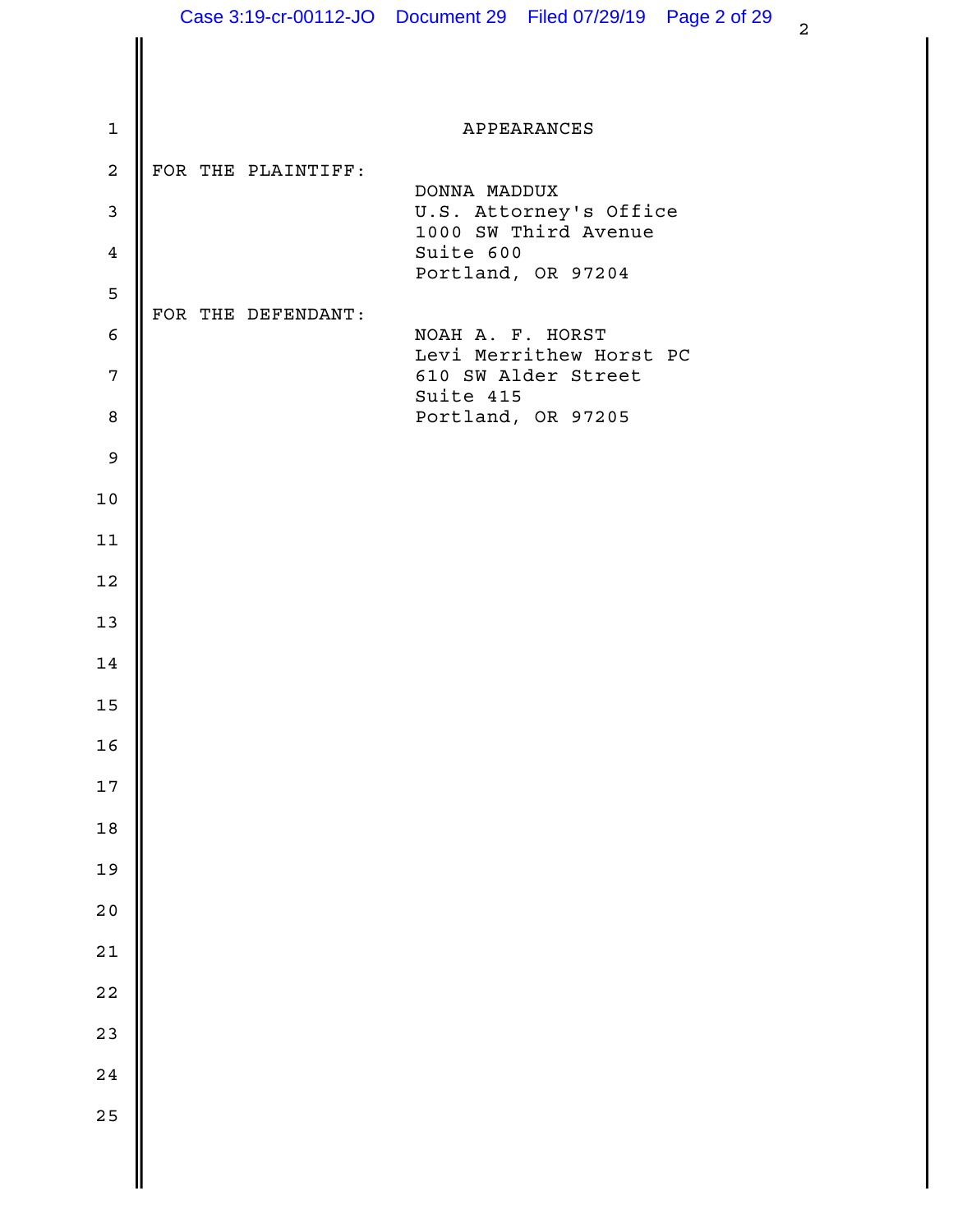|                 | Case 3:19-cr-00112-JO  Document 29  Filed 07/29/19  Page 3 of 29<br>3 |  |
|-----------------|-----------------------------------------------------------------------|--|
|                 |                                                                       |  |
| $\mathbf 1$     | TRANSCRIPT OF FTR-RECORDED PROCEEDINGS                                |  |
| 2               | (June 11, 2019)                                                       |  |
| 3               | (In open court:)                                                      |  |
| 4               | DEPUTY COURTROOM CLERK: All rise. This United                         |  |
| 5               | States District Court for the District of Oregon is now in            |  |
| 6               | session. The Honorable Jolie Russo presiding.                         |  |
| 7               | Be seated, please.                                                    |  |
| 8               | THE COURT: Good afternoon.                                            |  |
| 9               | MS. MADDUX: Good afternoon, Your Honor.<br>Donna                      |  |
| 10              | Maddux appearing on behalf of the United States. We're here in        |  |
| 11              | the matter of United States v. Glen Stoll. It's case                  |  |
| 12              | No. 19-cr-00112. This case is assigned to Judge Jones.                |  |
| 13              | Defendant is present, out of custody. Appearing with him              |  |
| 14              | today is his attorney, Noah Horst.                                    |  |
| 15 <sub>1</sub> | We're here today on defendant's request for a status                  |  |
| 16              | regarding his release conditions, but both parties have also          |  |
| 17              | just been notified by Pretrial Services that there appears to         |  |
| 18              | also be a potential violation of release conditions.                  |  |
| 19              | We've just received those packets.                                    |  |
| 20              | THE COURT: Thank you. Good afternoon, sir.                            |  |
| 21              | MR. HORST: Good afternoon, Judge. Noah Horst,                         |  |
| 22              | $H-O-T-S-t.$                                                          |  |
| 23              | Ms. Maddux is correct. My understanding is that there's               |  |
| 24              | some allegation. I'm not even sure what the recommendation is         |  |
| 25              | here, but that Mr. Stoll has a website that is somehow not            |  |
|                 |                                                                       |  |
|                 |                                                                       |  |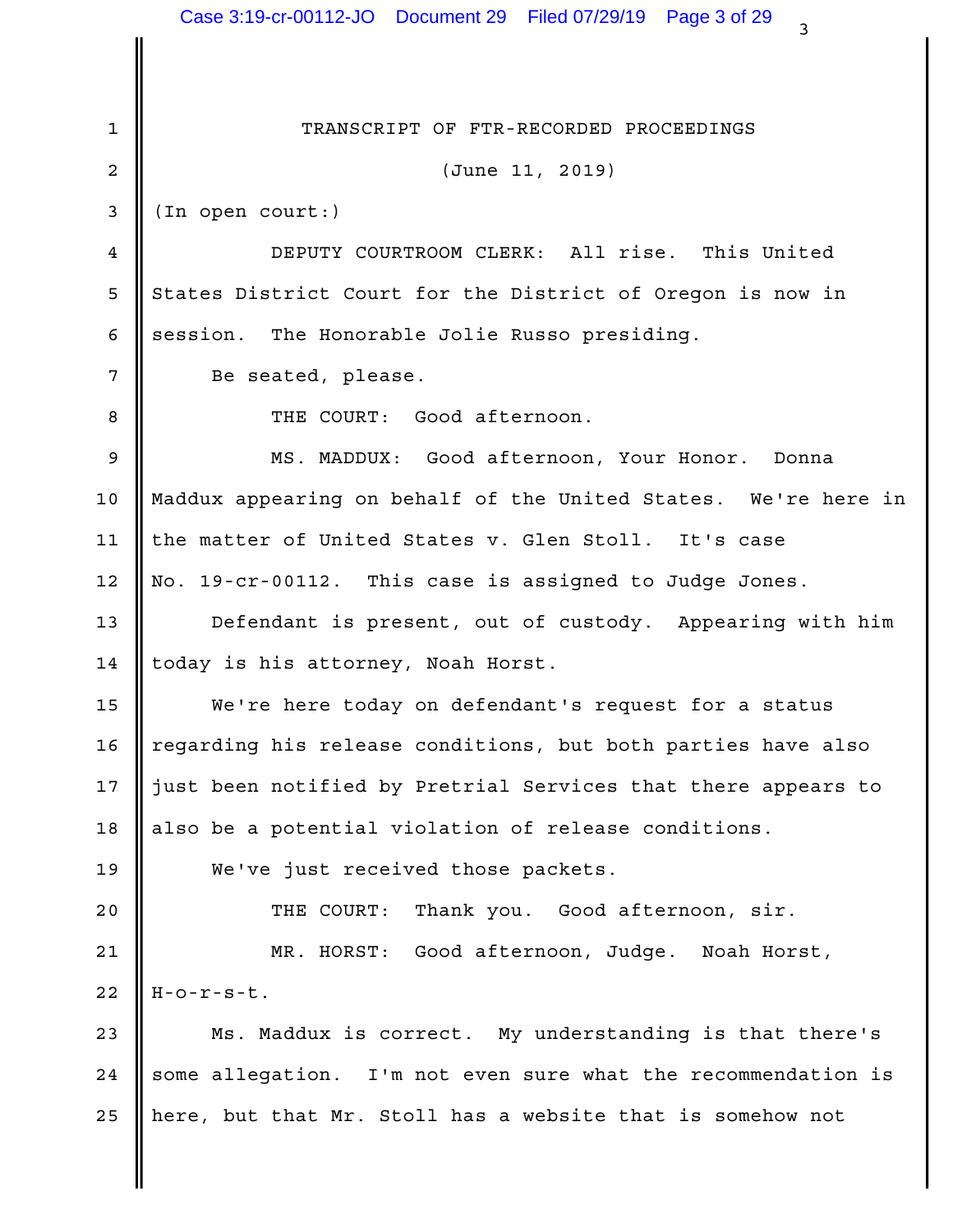1 complying with orders of release.  $2 \parallel$  The reason that I set this hearing for Mr. Stoll is that  $\parallel$ 3 || he had requested permission to travel as part of his ministry | 4 || from June 14th through June 22nd to assist somebody who has 5 || Parkinson's disease, to visit his family, and to attend a 6 || minister's conference. 7 || In response to that request, he's being supervised out of 8 || the Western District of Washington. His pretrial officer there | 9 || said, "Well, we need financial paperwork and to do a home visit." 10 11 || Mr. Stoll's position is that a home visit is not necessary |  $12$  || in this case. He is not a danger. 13 Number 13 Number 13 Number 13 Number 13 Number 13 Number 13 Number 13 Number 1 MR. HORST: Oh, okay. Well, right. Okay. I guess 14 15  $\parallel$  the issue that Mr. Stoll has with the wording of this email is  $\parallel$ 16 || that what's being requested is a home inspection rather than 17  $\parallel$  just a verification of his address. He feels like, and it  $\parallel$ 18 || sounds as if Ms. Combs, up in the Western District, intends to || 19 || walk through and inspect various items. We're not sure what 20 || that -- what that is. We would like some clarification from || 21  $\parallel$  the Court. 22 || The second thing that she asked for from Mr. Stoll was | 23 || financial paperwork. This is a financial fraud case, Judge, | 24 || and we're not inclined to provide those items that are

25 || requested because we don't know, specifically, what she is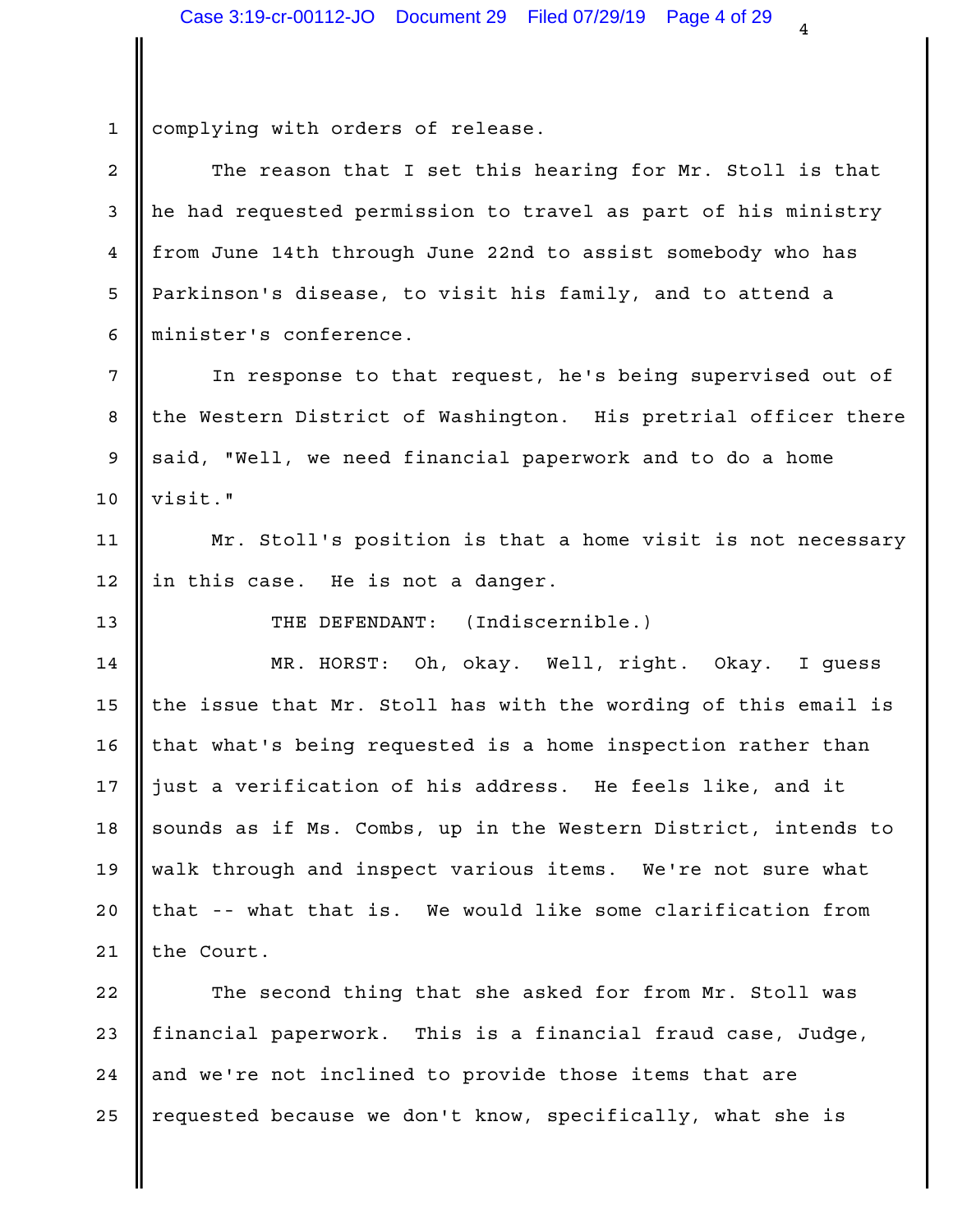1 || asking for in terms of financial paperwork. It could very well |  $2$  | relate to the allegations in this case, and we believe that  $\qquad$  |  $3$  | those should be kept private and between counsel and Mr. Stoll.  $\vert$ 4 So that's why we requested this hearing.

5 || About 30 seconds before you took the bench, I got this 6  $\parallel$  thick packet here. I'm not quite sure the best way to deal  $\parallel$ 7 || with this, other than to set another hearing to address this 8 ||issue, because it does seem complicated. I'm going to be in 9 || trial, starting Monday, for at least five days, across the 10 || street in Multnomah County, on a case that is not going to the set of the st 11 || move. That trial date won't change. So I'm not really which 12 || available until the following week to address this issue, and 13 || that would be my preference.

Although, I would like to get some clarification today 14 15  $\parallel$  regarding the home visit issue and the scope of the financial  $\parallel$ 16 paperwork that is authorized by the Court.

17 **I** THE COURT: Okay. Thank you.

Ms. Maddux, do you have -- you, I assume, have not really 18 19 || had an opportunity to review the violation notice either.

20 || MS. MADDUX: Your Honor, I haven't had an opportunity | 21  $\parallel$  to review the violation notice. Although, I have had a chance  $\parallel$ 22  $\parallel$  to look at some of the website information.

23 || I also was unaware, until today, what the defendant's 24 || objections were to the current pretrial release conditions. So | 25  $\parallel$  I would be prepared to talk a little bit about those today;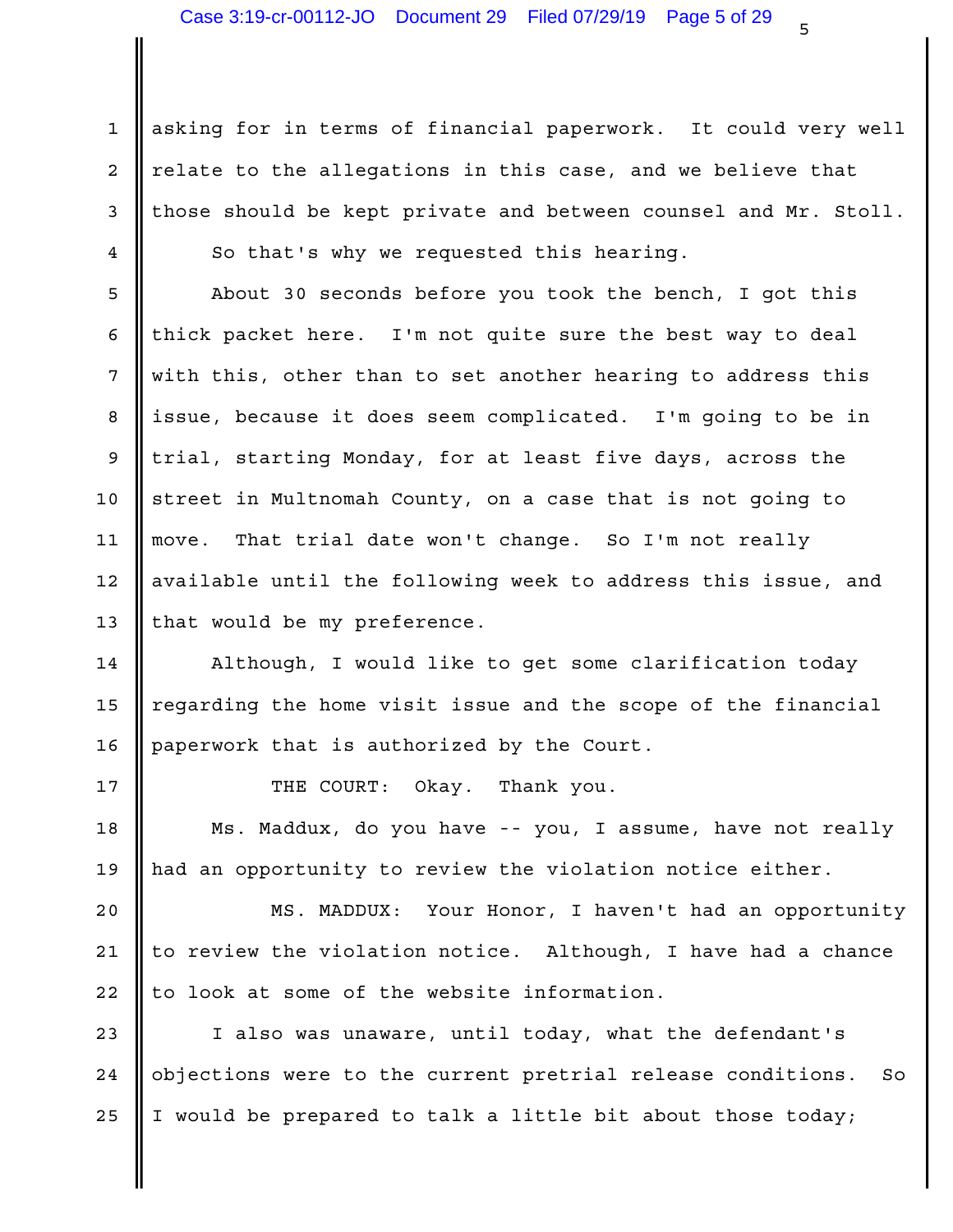1 || but, yes, I think it might be best if we set over the hearing 2 || on the violation of release conditions.

3 || I will say that it is clear to me, from a very, very brief | 4 || review of the website that has been brought to our attention, 5 churchcounsel.org, that it substantively mirrors the 6 ||information that was on the Remedies at Law site, and it is in 7 || direct violation of the language of the preliminary injunction | 8 || that is issued out of the Western District of Washington.

9 || That preliminary injunction is clear. On its face, it | 10 Specifically talks about the fact that the Court has found that 11 || Mr. Stoll's position that he can assist people in nonpayment of | 12 || taxes, by use of corporation sole, or other ministerial trusts, | 13 || is false and frivolous and in violation of IRS rules. 14 | Essentially, it's part and parcel of the reason that he is 15 || before the Court for the charges of the -- the underlying 16 || charges that bring him here. And the order itself is explicit | 17  $\parallel$  and says that he is enjoined and restrained from directly or  $\parallel$ 18 ||indirectly, by use of any means or instrumentalities, which is 19 || organizing or promoting these so-called asset protection 20 || devices or other similar arrangements and that he is precluded | 21 || from making false statements about the excludability of any 22 ||income and specifically excluded from promoting the false and 23 || frivolous position that federal income taxes can be reduced or 24 || eliminated by use of corporation sole, a ministerial trust to  $\qquad \qquad \mid$ 25 || shelter income.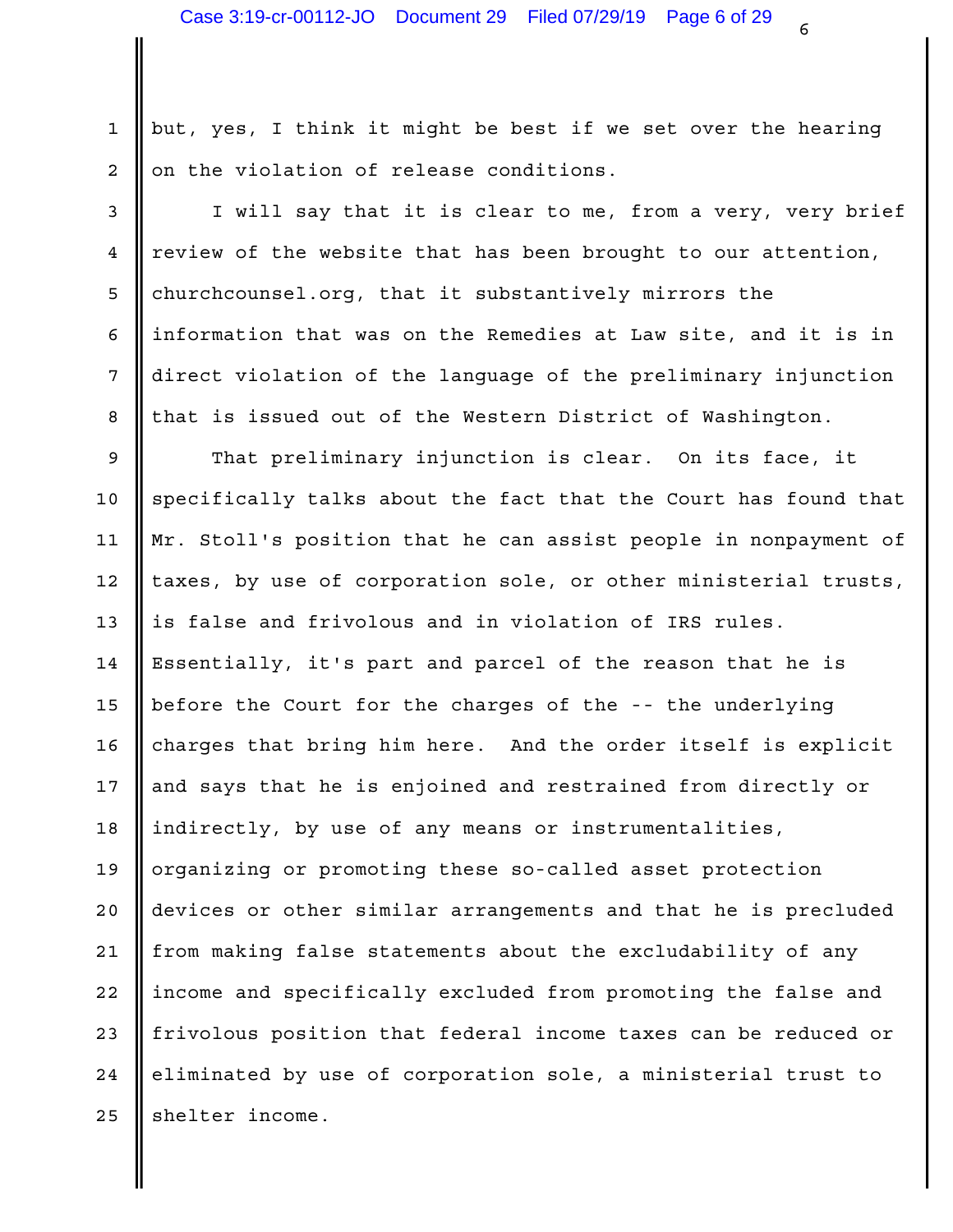| $\mathbf{1}$    | Mr. Stoll's Church Counsel website appears to have a            |  |
|-----------------|-----------------------------------------------------------------|--|
| 2               | specific link that is -- tells people that they can essentially |  |
| 3               | "click here to lawfully establish a church fellowship or other  |  |
| $\overline{4}$  | nontaxable ministry."                                           |  |
| 5               | THE COURT: Would it be helpful, instead of putting              |  |
| 6               | this off a week and a half, to simply recess and give the       |  |
| $7\phantom{.0}$ | pretrial officer an opportunity to speak with counsel and       |  |
| 8               | perhaps defendant to -- is that helpful or not?                 |  |
| 9               | THE DEFENDANT: I would like to have an opportunity              |  |
| 10              | to clear this up myself, if I may.                              |  |
| 11              | MR. HORST: Judge, I would prefer the additional                 |  |
| 12              | time. This is a pretty thick packet. I understand that some     |  |
| 13              | of this stuff may have been previously provided to me, and that |  |
| 14              | would include this order for permanent injunction. Some of the  |  |
| 15 <sub>1</sub> | issues in here that I think Mr. Stoll is interested in          |  |
| 16              | addressing with the Court are things that he and I probably     |  |
| 17              | need to spend some significant time talking about before I can  |  |
| 18              | articulate a position with the Court and with Mr. Nischik.      |  |
| 19              | Those issues most likely are going to be whether or not         |  |
| 20              | whatever is on the website, which I don't know what's on the    |  |
| 21              | website, except Ms. Maddux's representation that it is          |  |
| 22              | substantially the same as the previous website, but I just      |  |
| 23              | don't know. But I think the issue is going to be whether these  |  |
| 24              | are truly false statements or whether they are true statements. |  |
| 25              | He's prohibited by this injunction from making false            |  |

║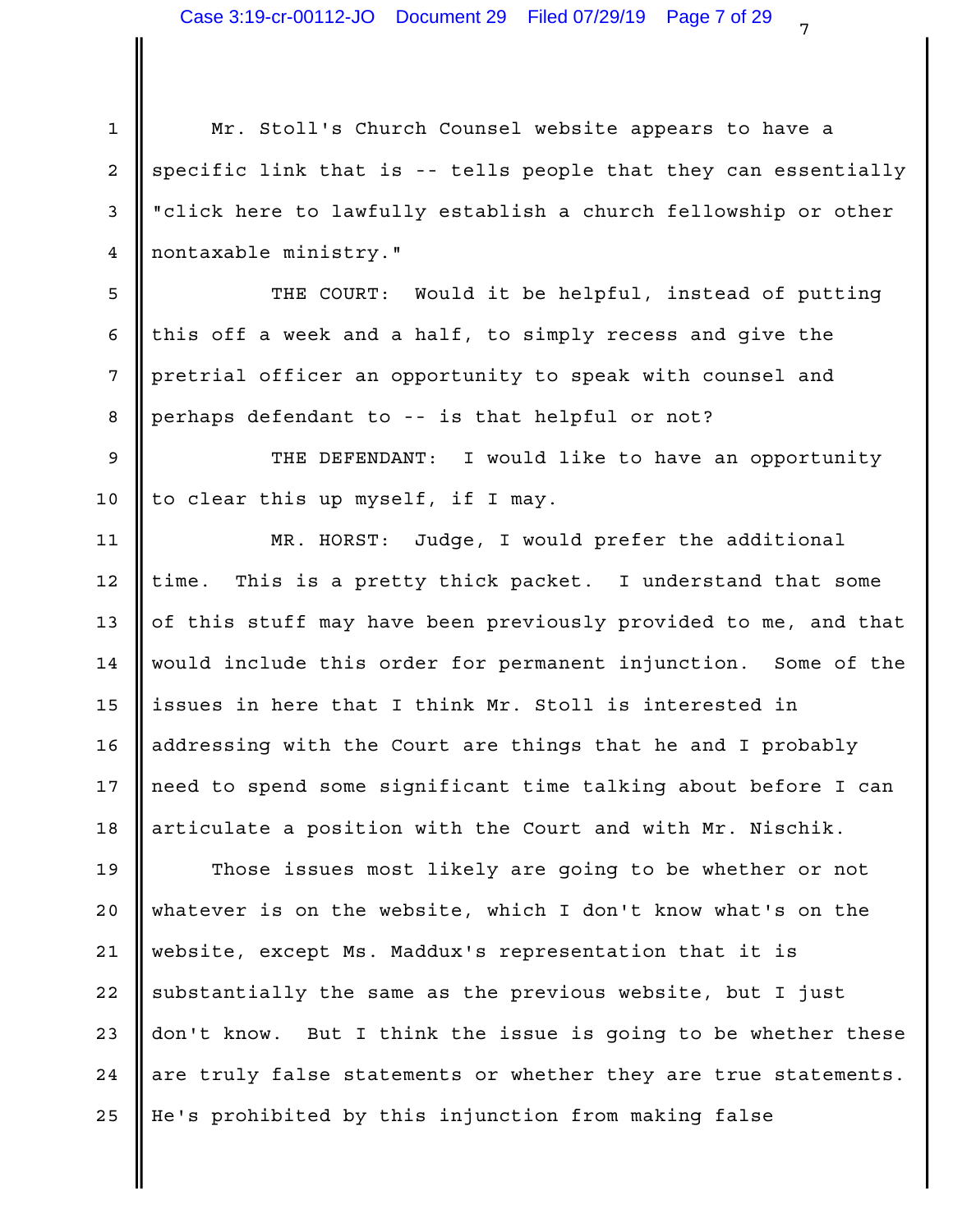My quess is his position is those aren't false 2 statements. I don't know yet.  $1 \parallel$  statements.

3 So I would appreciate the additional time.

4 || I'm under a bit of a time crunch today. I -- the reason 5 || that I requested this hearing today was that Mr. Stoll's home 6 ||inspection is set to take place tomorrow, and I really wanted | 7 || to get clarity on that release condition for Mr. Stoll and also | 8 || the financial documents issued.

9 || I have a motion deadline of 4:00 p.m. That is just -- || 10 || time is just ticking, and I would like to get back to the the the the 11 || motions that I'm required to file across the street in a timely | 12 Solution.

13  $\parallel$  So my preference, of course, is to do it after the trial.  $\parallel$ 14  $\parallel$  Though, if the Court asked me to take a recess, I'll certainly  $\parallel$ 15  $\parallel$  do -- do whatever the Court asks.

I'm happy to set the pretrial violation, 17 || if that works for the government, on Monday, June 24th, at 18 || 1:30 p.m. It will come before me again as the duty criminal 19 judge. 16 **I** THE COURT:

20 || Does that work for you, Ms. Maddux?

21 || MS. MADDUX: That does work for the government, | 22 Vour Honor.

23 **C** THE COURT: Okay. Thank you. 24 **||** And Mr. Horst, that's fine? 25  $\parallel$  MR. HORST: Judge, that should work. I suppose we  $\parallel$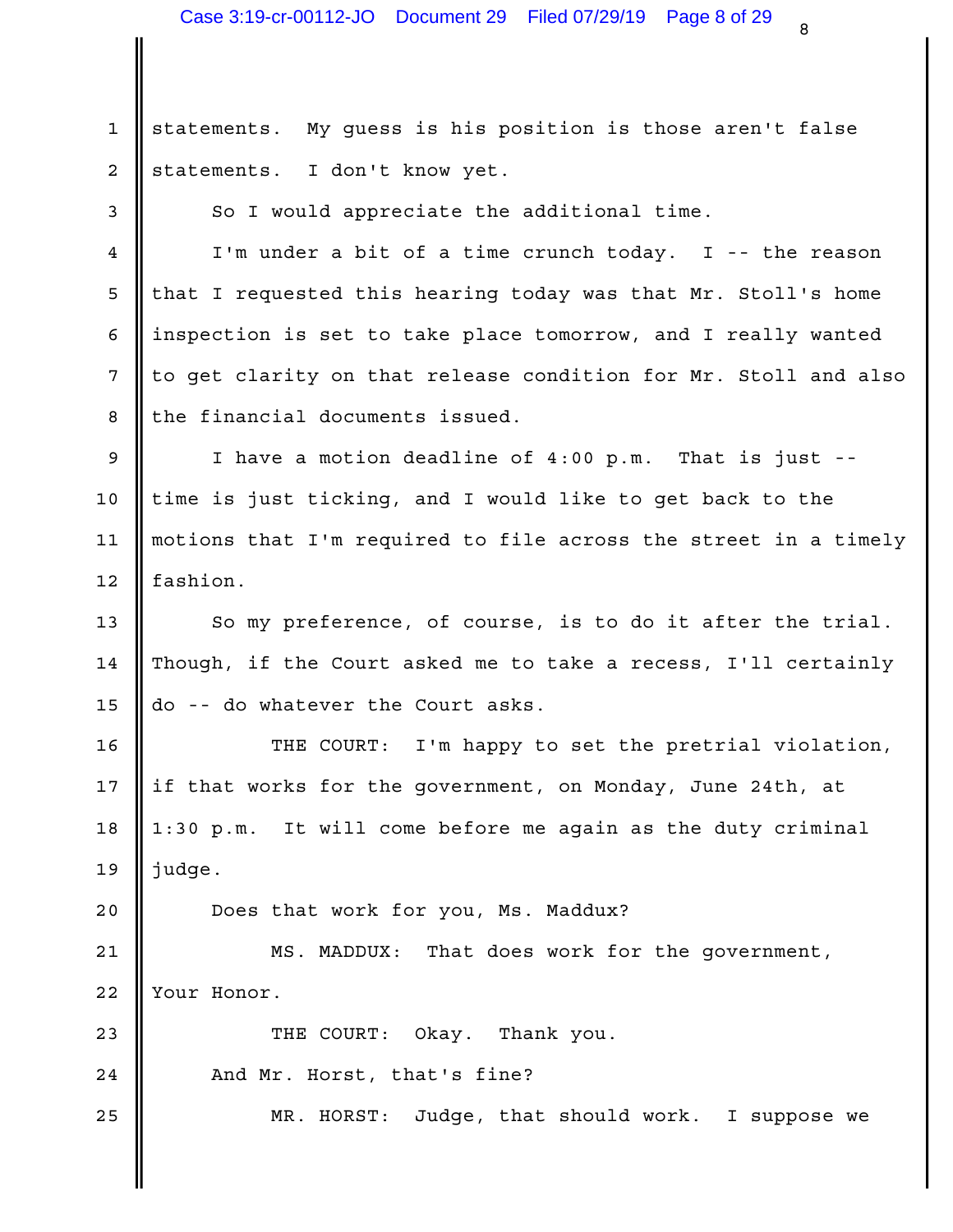1 || might spill into Monday, and if we did, in trial, I would just 2 || contact the Court and Ms. Maddux and let -- let you both know. | 3 SOMETHE COURT: Thank you.

4 | Regarding the two special conditions allowing home visits 5 || and completing financial paperwork before authorization to 6  $\parallel$  travel 6/14 through 6/22, Officer, have you had contact with  $\parallel$ 7 || Ms. Combs in the Western District of Washington, and can you 8 || provide some information regarding those two conditions?

PRETRIAL SERVICES OFFICER NISCHIK: Sure, Your Honor. 9 10 Pretrial Services and Probation, in the Western District of 11 ||Washington, those offices are combined. So they are referred | 12 || to generally as "the probation office."

13 || So the initial home visit, in fact, a home inspection, Theory 14 || where we walk through an entire residence, sort of get a lay of | 15  $\parallel$  the land, walk through outside, the residence, the property,  $\parallel$ 16 || understand what's going on, that's an officer safety thing so 17 We know what is in the home.

18 || The following home visits are less intrusive. It doesn't | 19 || always involve walking through every room of the house just to  $\qquad \vert$ 20 || see where everything is. Usually they're conducted in a living | 21 || room or a common space where we meet the defendant.

22 || The reason that we go into the homes and conduct these | 23 || home visits is to make sure that defendants are, in fact, in 24 || compliance with their release conditions. This particular 25 || defendant has a number of financial release conditions, and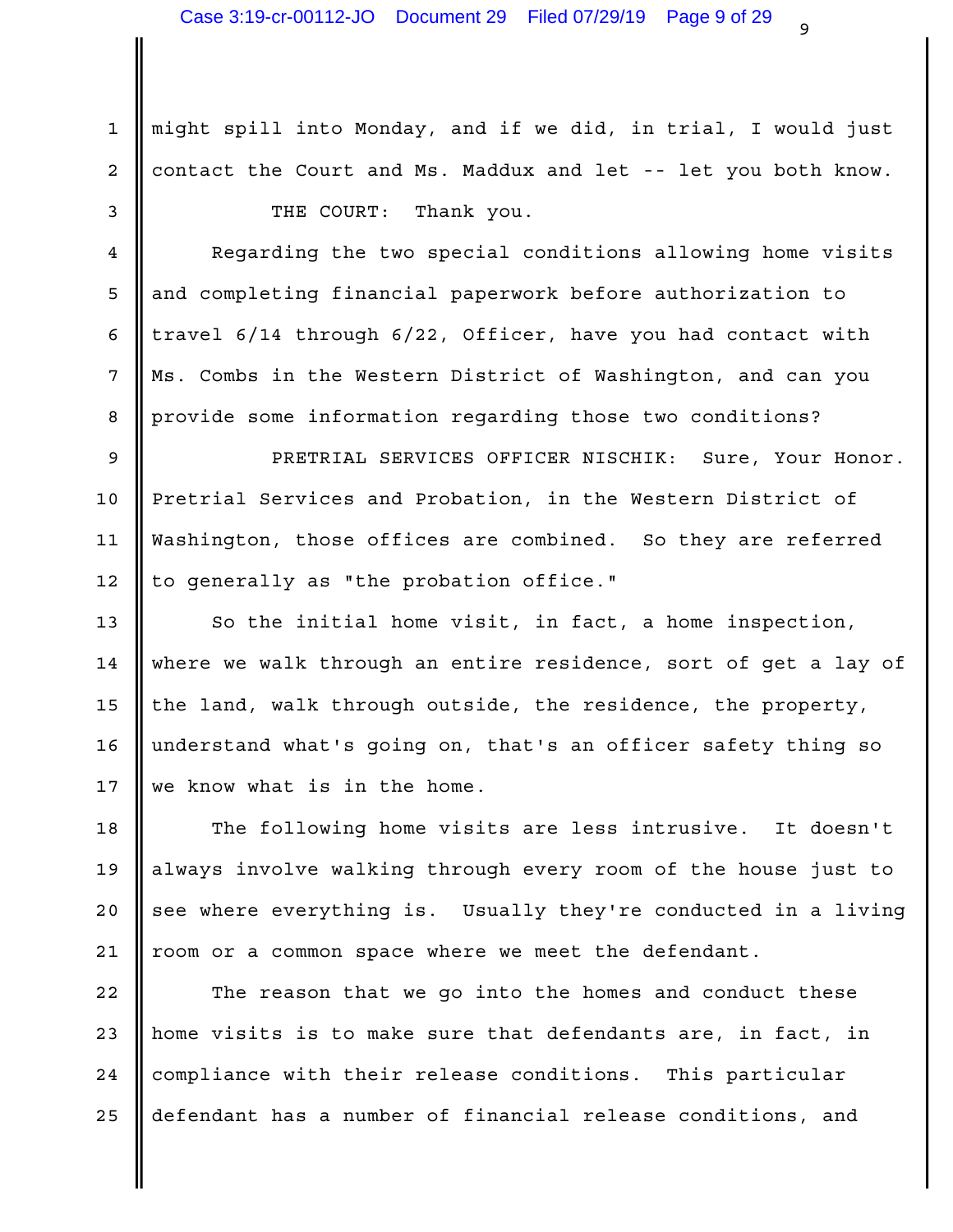1 || without access to the home, it's really not feasible to 2  $\parallel$  supervise them, so -- and I also -- the request for getting the  $\parallel$ 3 || financial documents is critical because the defendant is 4 || charged with collecting income in an illegal manner. And so 5 || understanding and getting a baseline of where this defendant is | 6 || now is important so that if we come and do a home visit in  $\vert$  $\frac{1}{2}$  two months and there's a new car in the driveway, there's a new  $\vert$ 8 || stereo system, a new TV, a new fine piece of furniture, if we 9 || understand where the money is coming from, then we can 10 || understand if it's a violation or not.

11 || If the defendant is unable or unwilling to explain how he | 12 || came to be in possession of new things or, you know, checks || 13 || lying about the house, cash -- it's hard to say what you might | 14  $\parallel$  encounter, but that's -- that's sort of the purpose of the home  $\parallel$ 15 || visit. And also getting the financial information baseline is | 16  $\parallel$  so that we can enforce the conditions of release so we can see  $\parallel$ 17 || where he's at and we can help assure the community that the 18 || defendant isn't using ill-gotten gains to continue a lifestyle | 19  $\parallel$  or do things that he shouldn't be doing, to make sure that he's  $\parallel$ 20 || following the law.

21 || So those are the reasons that we need to do the home 22 |visits. The reason that Washington would not like to approve 23  $\parallel$  or even really consider at this point the travel request is  $\parallel$ 24 || because we don't understand where his money is coming from to 25  $\parallel$  be traveling for a week or more at a time to another location.  $\parallel$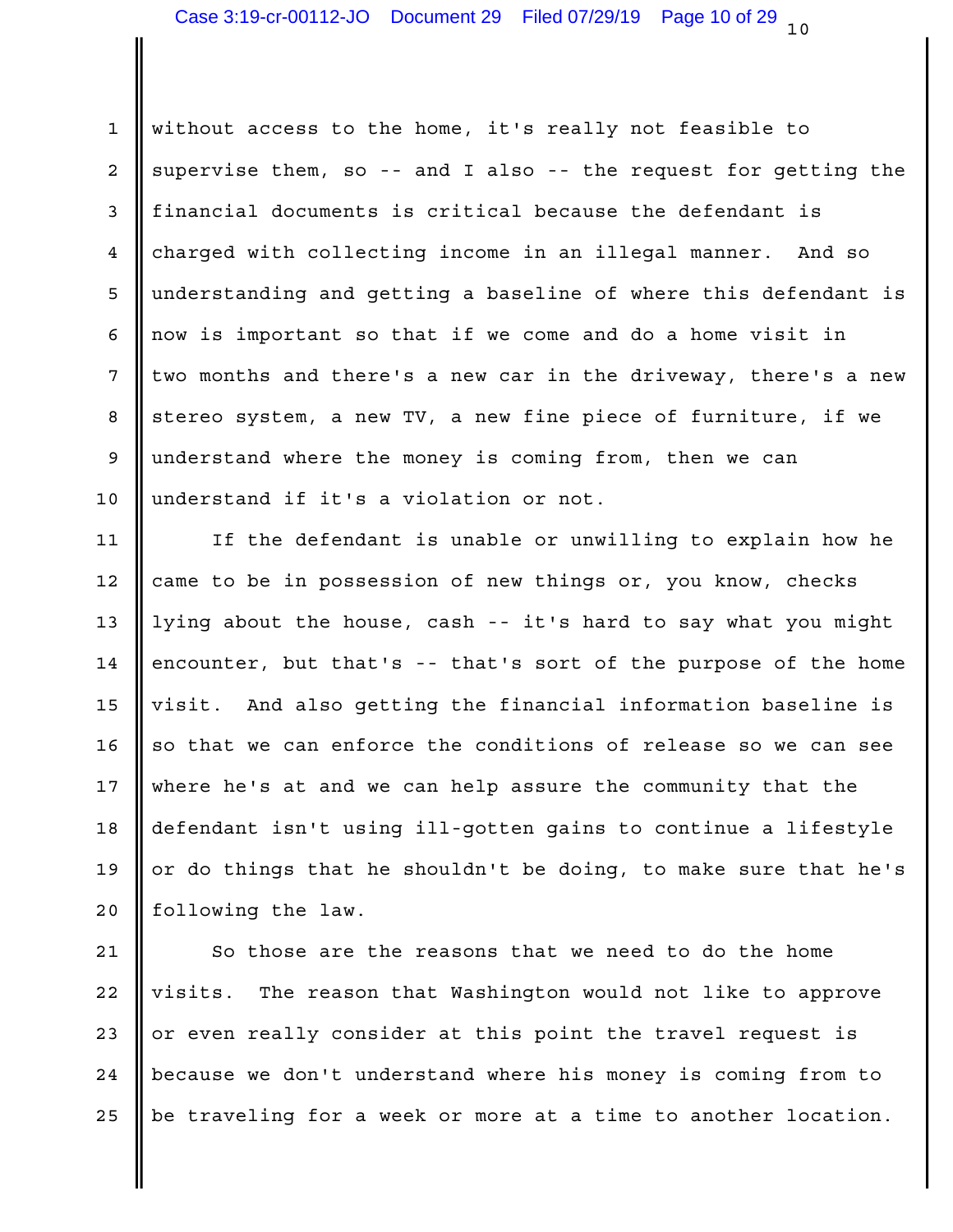1 || Usually, those are very simple answers. However, if someone 2 || refuses to provide those answers, it's left as an unknown and 3 || it's unlikely to be approved.

4 | I don't know if the Court has more questions. That's sort | 5 || of a long answer to a short question.

6 || THE COURT: Are either of those conditions in any way | 7 || unusual? If you had another defendant charged similarly, would | 8 || those two conditions -- the home inspection and the review -- | 9 || the financial questionnaire -- are those common?

PRETRIAL SERVICES OFFICER NISCHIK: They are. The 10 11 || home inspection/home visit are derived out of the report to 12 |Pretrial Services as a directed condition. The defendant then | 13 || signed a reporting instruction that indicated home visits would | 14 | be conducted throughout the period of the supervision.

15 || The financial information -- occasionally, with defendants | charged with financial crimes, we have gone so far to request a 16 17 || condition that they provide Pretrial Services with all 18 || requested financial documents. The purpose of that is to avoid | 19  $\parallel$  this scenario.

20  $\parallel$  That information isn't the prosecutor's information. So  $\parallel$ 21  $\parallel$  we collect those things. We review it for compliance with the  $\parallel$ 22  $\parallel$  release conditions. The government can't call us and ask us to  $\parallel$ 23 || look for something or say, "Hey, check this out," or "We like 24 || this particular thing." The file and those details are Theory I 25 || actually the Court's file. So they could, you know, talk to |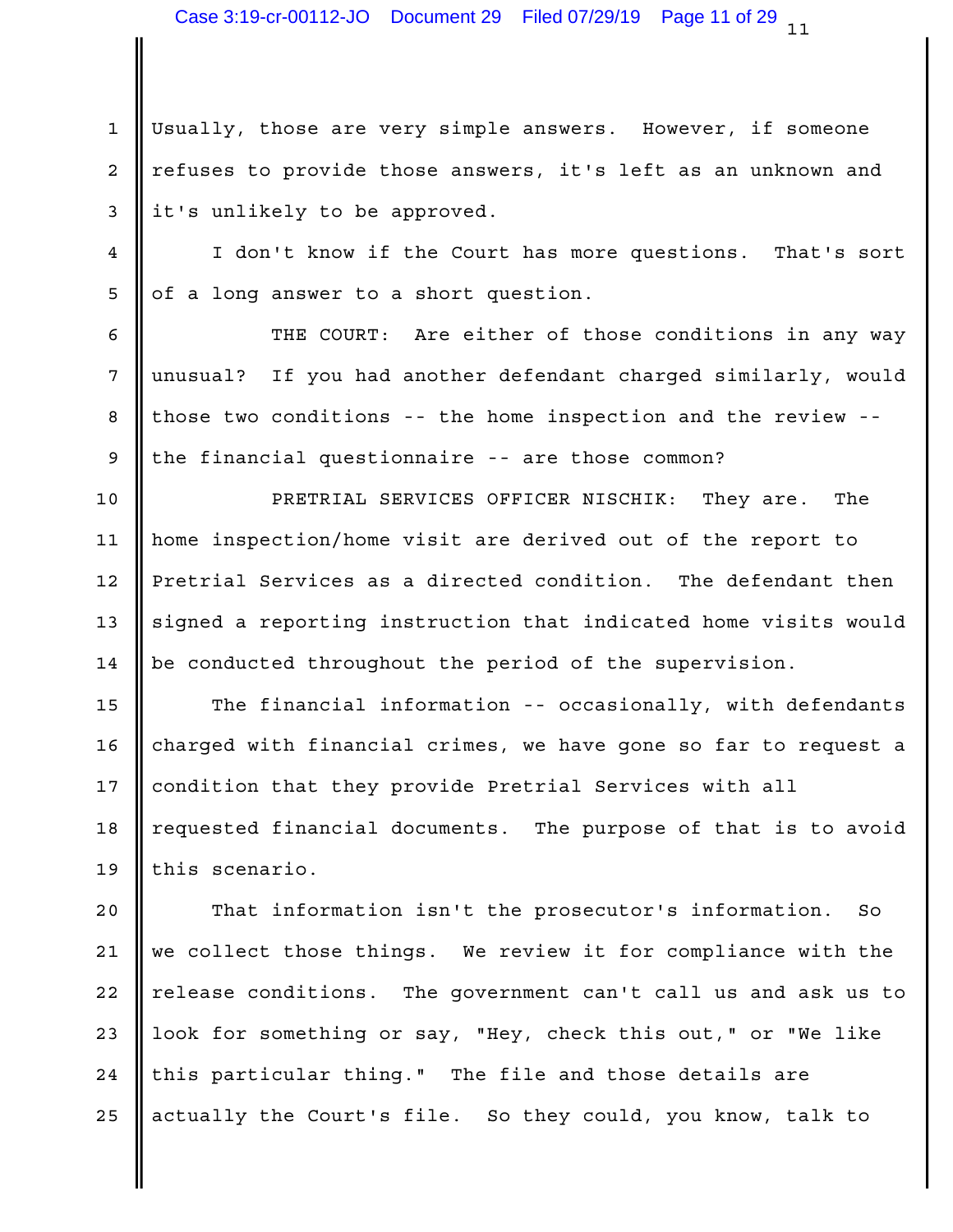$1$  the Court and try to subpoena the records and the Court could 2 || decide if those would be produced or not, but it's not 3 Something that the government is allowed to ask for.

4 | So I understand the defendant's concern that somehow we're 5 going to make the government's case for them, but our roles are | 6 |very, very different. Pretrial Services plays no role and does | 7 || not care if the defendant goes to trial and wins or goes to 8 || trial and loses or changes his plea. It's irrelevant. We are | 9 just here to enforce the Court's conditions.

10 || THE COURT: So any responses by the defendant to the | 11 || financial questionnaire will not make its way from Pretrial or | 12 Probation to the government?

PRETRIAL SERVICES OFFICER NISCHIK: The only avenue 13 14  $\parallel$  that I see would be if the Court granted release of the file or  $\parallel$ 15 || if, in the course of providing the details, there's a violation | 16  $\parallel$  of his release conditions in the financial documents that he  $\parallel$ 17 || provides, so if -- if, in those financial documents, he has 18 || been operating a website and doing exactly what he's told not 19  $\parallel$  to do and he reports that income, then that would be a 20 || violation, and we would reference whatever document or the 21 || statement that provides the basis for the violation.

22 || But those are the only two scenarios where that 23 || information would be presented to the government.

24 || THE COURT: And the home inspection is the first | 25 || thing that happens. And after the home inspection, there -- |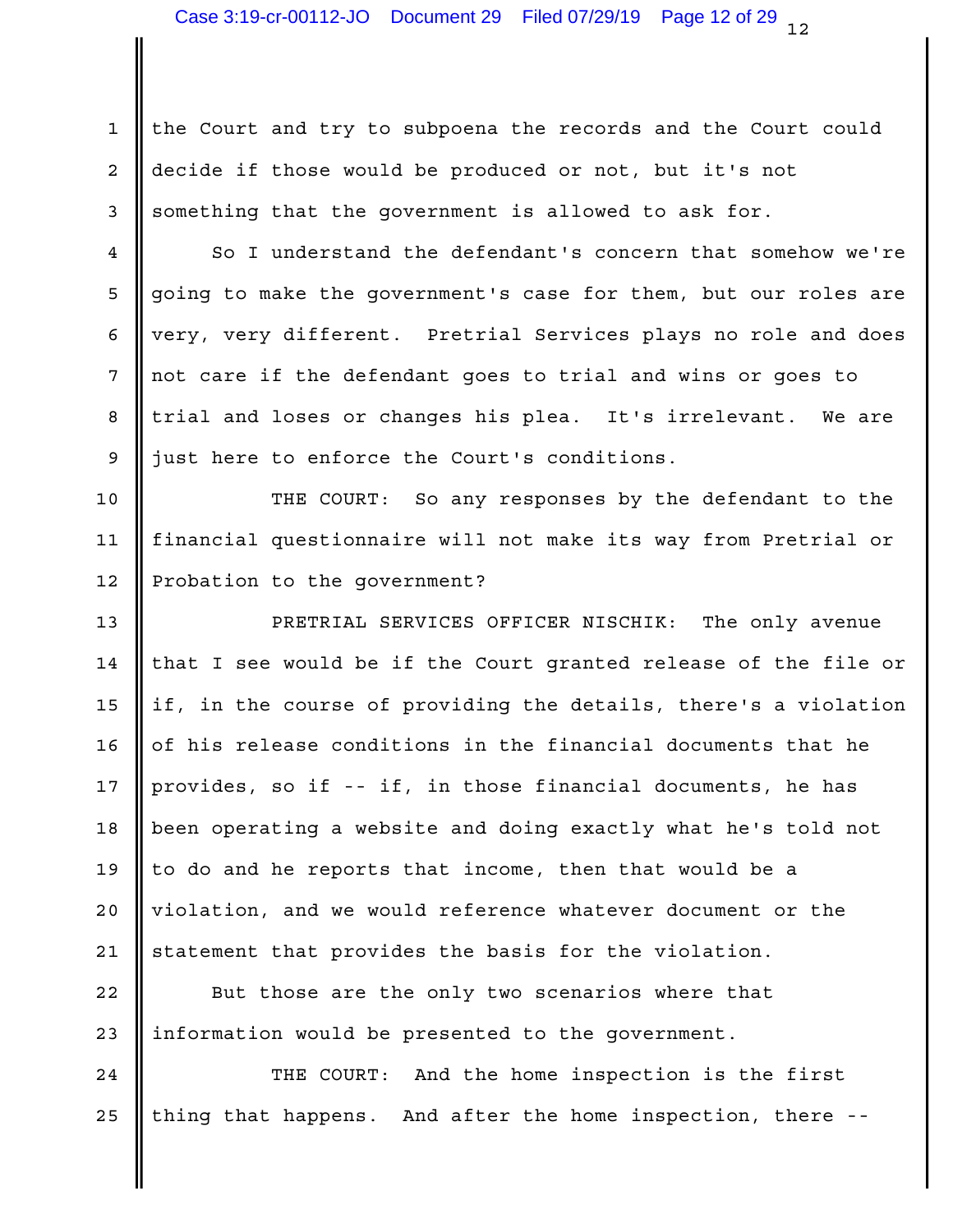1 || you then start with a series of home visits?

PRETRIAL SERVICES OFFICER NISCHIK: Correct. 2 3 || THE COURT: And Mr. Stoll has not yet had the home | 4 | inspection?

PRETRIAL SERVICES OFFICER NISCHIK: He refused it. 5 6 German STRIE COURT: Okay.

7 || THE DEFENDANT: Objection. Can I object to this? | 8 **COURT:** Yes, ma'am.

9 **||** MS. MADDUX: Yes, Your Honor, as to the -- the 10  $\parallel$  objection to the financial records. In my seven and a half  $\parallel$ 11 || years of doing this job, I have never sought nor in any way 12 || affirmatively requested financial documentation filled out by a | 13 || supervised defendant from Pretrial Services. It is simply just | 14  $\parallel$  not the practice of our office to do so. We, obviously, have a  $\parallel$ 15  $\parallel$  historical case on the defendant, and that is the case that we  $\parallel$ 16 are proceeding under.

17 || To the extent that Pretrial brings violations to our || | 18 || attention or the Court's attention, we find it by those Theory I mechanisms. 19

 $20$   $\parallel$  So that's what I would have to add on that.

THE COURT: Okay. Thank you. 21

22 Mr. Horst?

Thank you, Judge. 23 || MR. HORST:

24 || Just, Mr. Stoll takes issue with the characterization of || 25 || refusing a home visit. I think, if my recollection is correct, |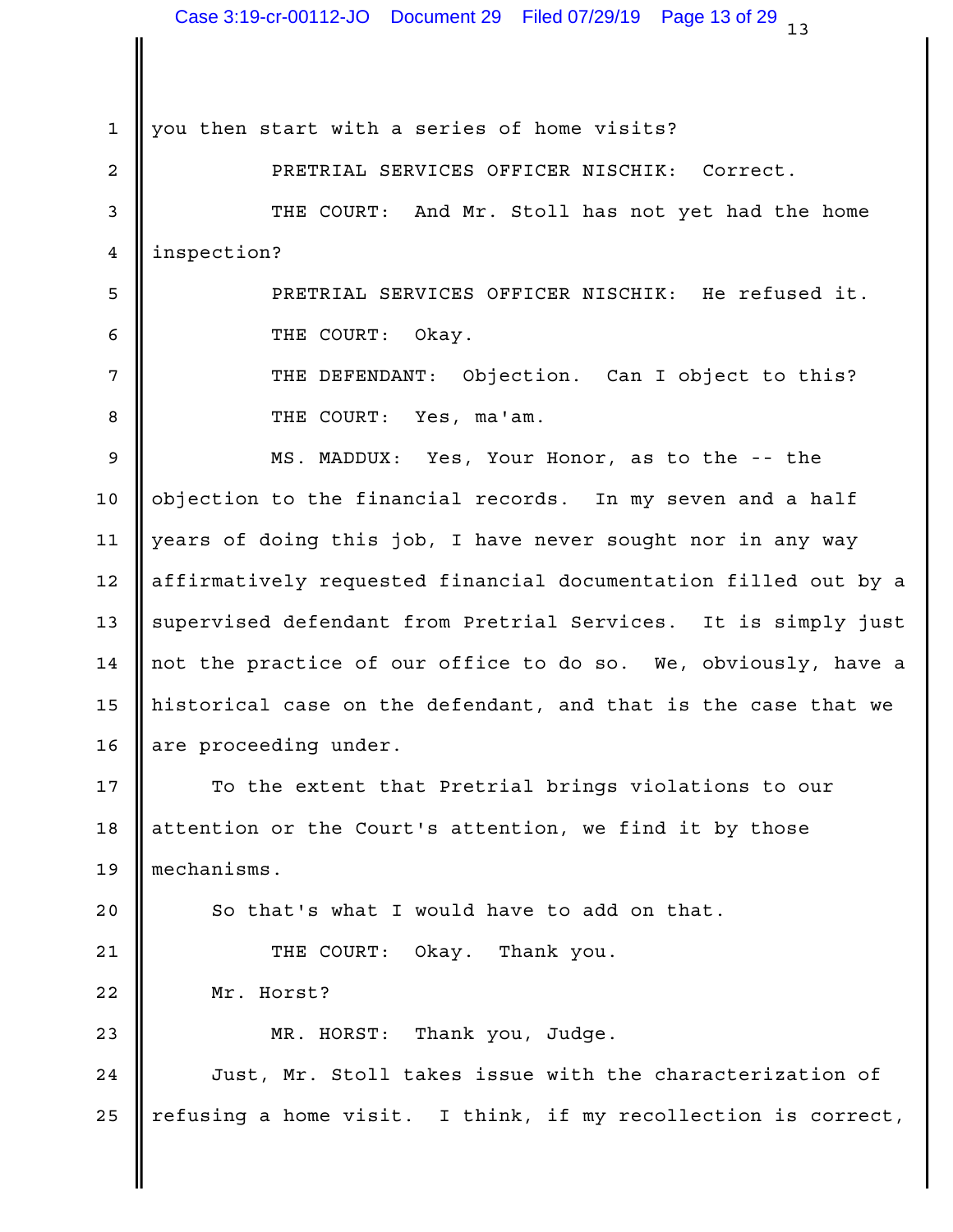1 || Mr. Stoll and I had an appointment to review discovery or to 2 discuss the case in my office. He lives about, what, a 3 || five hours' drive from my office. So when he was leaving to 4 get in the car to meet me for that appointment, that was when 5 || the pretrial officer came up and wanted to do the home 6 | inspection. 7 || He said, "I've got to go. I've got a meeting with my | 8 || lawyer." 9 || I wasn't there. That's just my understanding of what | 10 || happened. 11 || I don't doubt, again, that Ms. Maddux has not requested 12 || this information -- financial information, but it does concern | 13  $\parallel$  me a little bit to think that this -- most of this document, 14 || with the exception of the release conditions, was sent to 15 || Ms. Maddux at some point prior to hearing, by email, which I || wasn't copied on. 16 That's not correct. I received -- all I 18 || received from the Pretrial Service's officer this morning was a | 19  $\parallel$  link to the website --20 NR. HORST: Okay. 21 || MS. MADDUX: -- asking if I had seen it previously. | 22 || MR. HORST: Okay. I didn't get that same link. So | 23 || there's some level of communication that occurs between the 24 Pretrial Service's officer and the government that I am not 25 || privy to, and I think that is something that leaves Mr. Stoll | 17 || MS. MADDUX: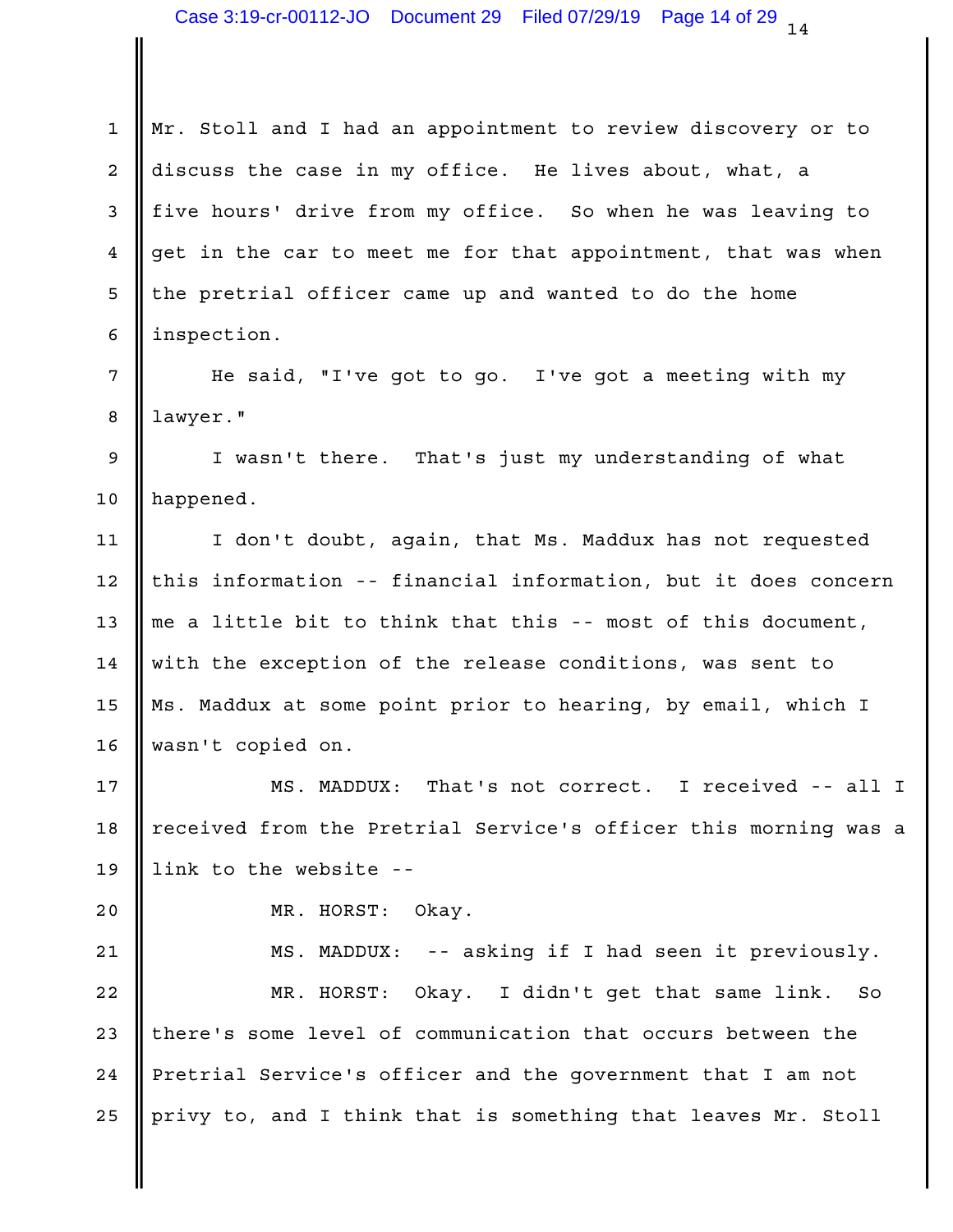1 || to be somewhat distrustful of the representations made here 2 || today regarding whether any of his information that he hands 3 || over is going to be shared through some channel that I don't 4 || find out about until moments before court.

5 || So what I -- what I think is appropriate here, Judge, is || 6 || that if a home visit is going to be authorized and/or  $\qquad \qquad \mid$ 7 || delineated what's going to happen during that home visit, that 8 || that is very clearly laid out for Mr. Stoll.

9 **||** Frankly, it doesn't seem unreasonable, to me, for officer | 10 || safety reasons, that the Pretrial Services officer is able to  $\qquad \qquad \mid$ make sure there's no weapons, for example, in the house or no 11 12 || pit bulls or other dogs that may or may not be dangerous --13 dachshunds, et cetera.

14 || So I would just -- I -- I -- frankly, I think that's a | 15  $\parallel$  reasonable thing. What I don't think is reasonable is for  $\parallel$ 16 | Pretrial Services to have this sort of carte blanche ability to | 17 || walk through and look for things and catalog what his furniture | 18 || looks like and whether he has a -- you know, a fleet of cars in | 19  $\parallel$  one place or another. That's not related to the goals of 20 Supervision, in my opinion, or the officer safety issues.

21 || So I would ask that that home inspection be limited to | 22 || making sure that the officer is going to be safe when she comes | 23  $\parallel$  to the house to check up on Mr. Stoll and make sure he's living  $\parallel$ 24 || where he says he's living, which is the purpose of that release | 25 || condition. Right? That "We say you can live here. You better |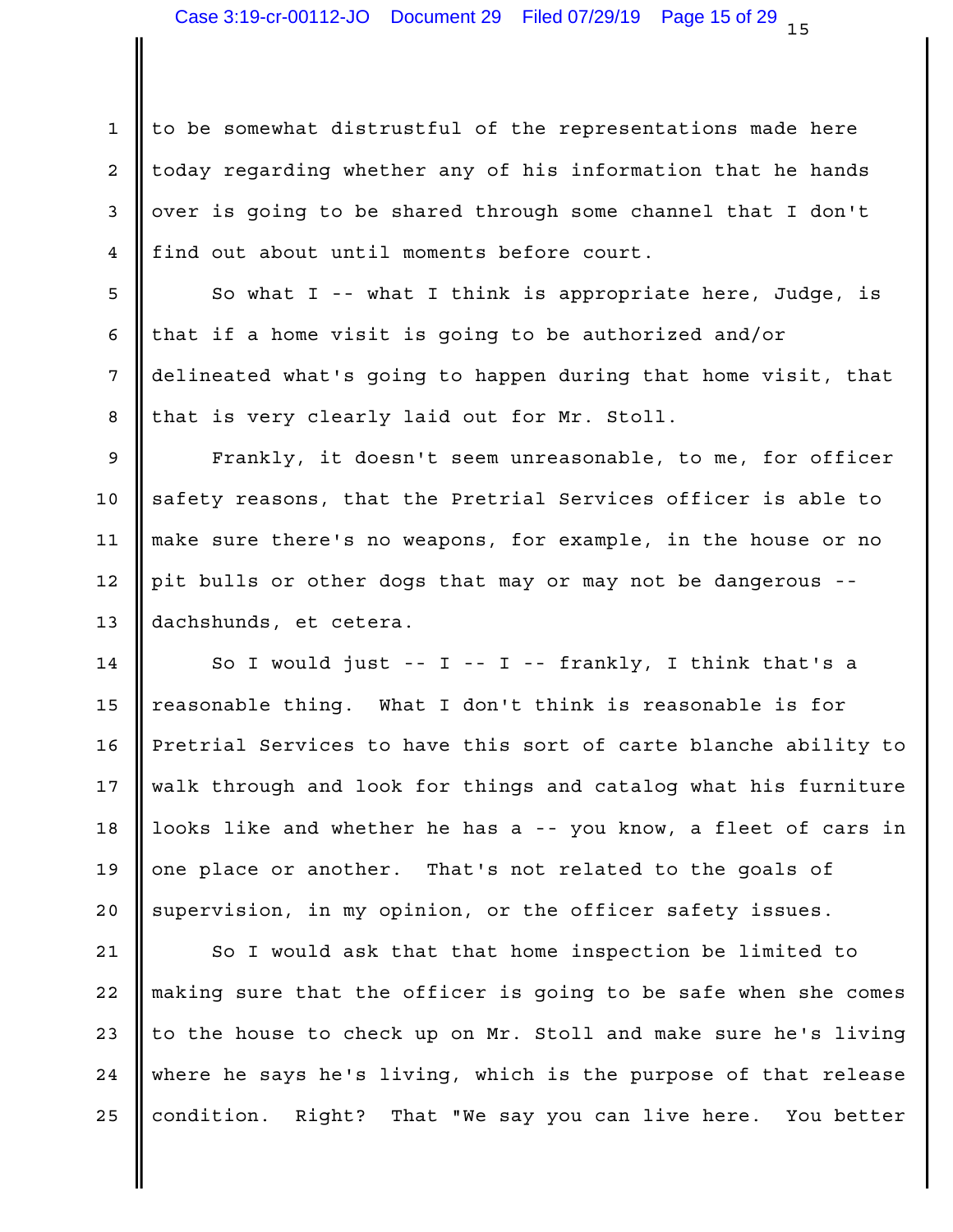1 be there when we show up." That makes sense to me.

2 || Mr. Stoll has had no problem getting himself to court and | 3 even attempting to schedule his own release hearings by 4 || himself. So he certainly wants to be a part of this case. He wants to go to trial. He wants to be heard. And I don't think 5 6 || that his flight is any issue at all.

7 || As far as protecting people from the alleged, you know, | 8 ||ongoing criminal issues here, I don't see how asking Mr. Stoll |  $9 \parallel$  for his bank records, for example, is going to further the  $\parallel$ 10 || government or the Court's interest in keeping the community | 11 || safe. That just seems highly intrusive, from -- from our 12 | perspective, and we would ask that that not be ordered by this 13 || Court.

## 14 **I** THE COURT: Officer?

PRETRIAL SERVICES OFFICER NISCHIK: Your Honor, I 15 16 || think defense counsel is incorrect about the home visit or the | 17 || home inspections. There are a number of things that are done 18 || there. Most of it is observation. The idea that it's somehow | 19 || cataloged, that they're going to have a notebook when they're 20 || looking at the production date, the value, is not the way that 21 || it happens. It's just sort of baseline observation when you're | 22 going through the home.

23 || Trying to define exactly what an officer is going to do | 24 || when they go into a home is frankly not possible because we 25 || have no idea what we will encounter.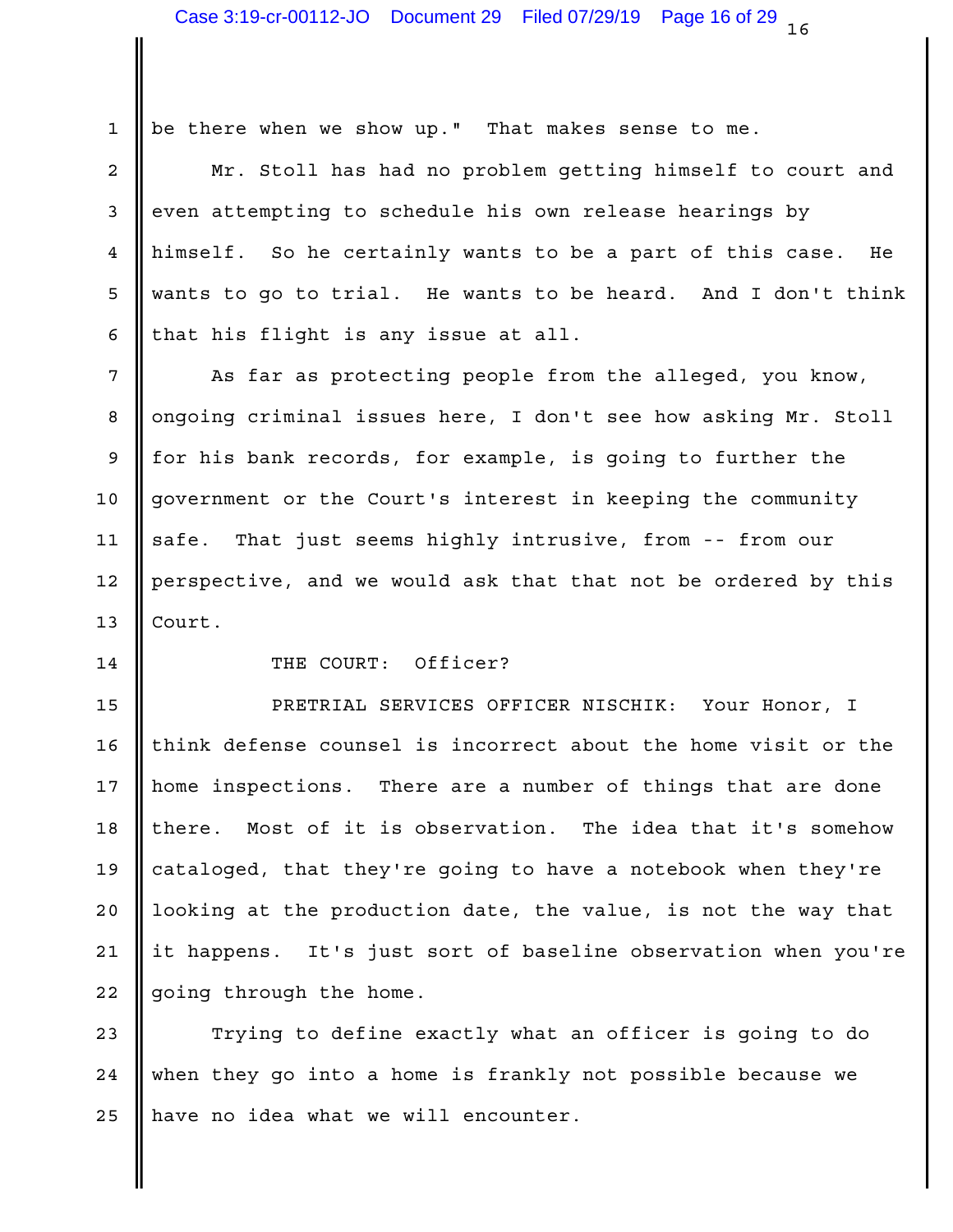1 || If we go in there and we encounter third parties, animals, |  $2$  || firearms, a pile of cash, I have no idea what's in that home,  $\qquad \qquad \mid$ 3 and we have defined what the officer can and cannot do before 4 || they go in, then you're asking an officer to potentially walk | 5 || away or put themselves in danger from a bad situation or to not | 6 || follow up on what appears to be a clear violation. And so the | 7 || officer needs the ability to adapt to whatever happens during 8 || that home visit. And so we would oppose some sort of defined 9 || process for a home inspection or a home visit. In fact, I have | 10  $\parallel$  never heard of it. This is the first -- the first I have heard  $\parallel$ 11 || of it in 11 years. So I would oppose that.

12 || The purposes of the home visit are many, and they are all | 13  $\parallel$  related to the release conditions. One, we're trying to define  $\parallel$ where this defendant lives. And that's been an issue in the 14 15 || past. It started with the status hearing about a month ago, 16 || and he struggled there. He decided to give us the new address, | 17  $\parallel$  and the address was originally reported to be the parsonage,  $\parallel$ 18 || and then it turned out to be the address where his wife was 19 || living, and then we learned that his wife had reported a false | 20 || or a different address when she was questioned during the 21 |verification process. So there are a lot of questions about  $22$  | the residence.

23  $\parallel$  The -- the very next condition is a travel condition,  $\parallel$ which might seem unrelated; however, if the defendant is 24 25  $\parallel$  supposed to be back to his residence at a certain time and a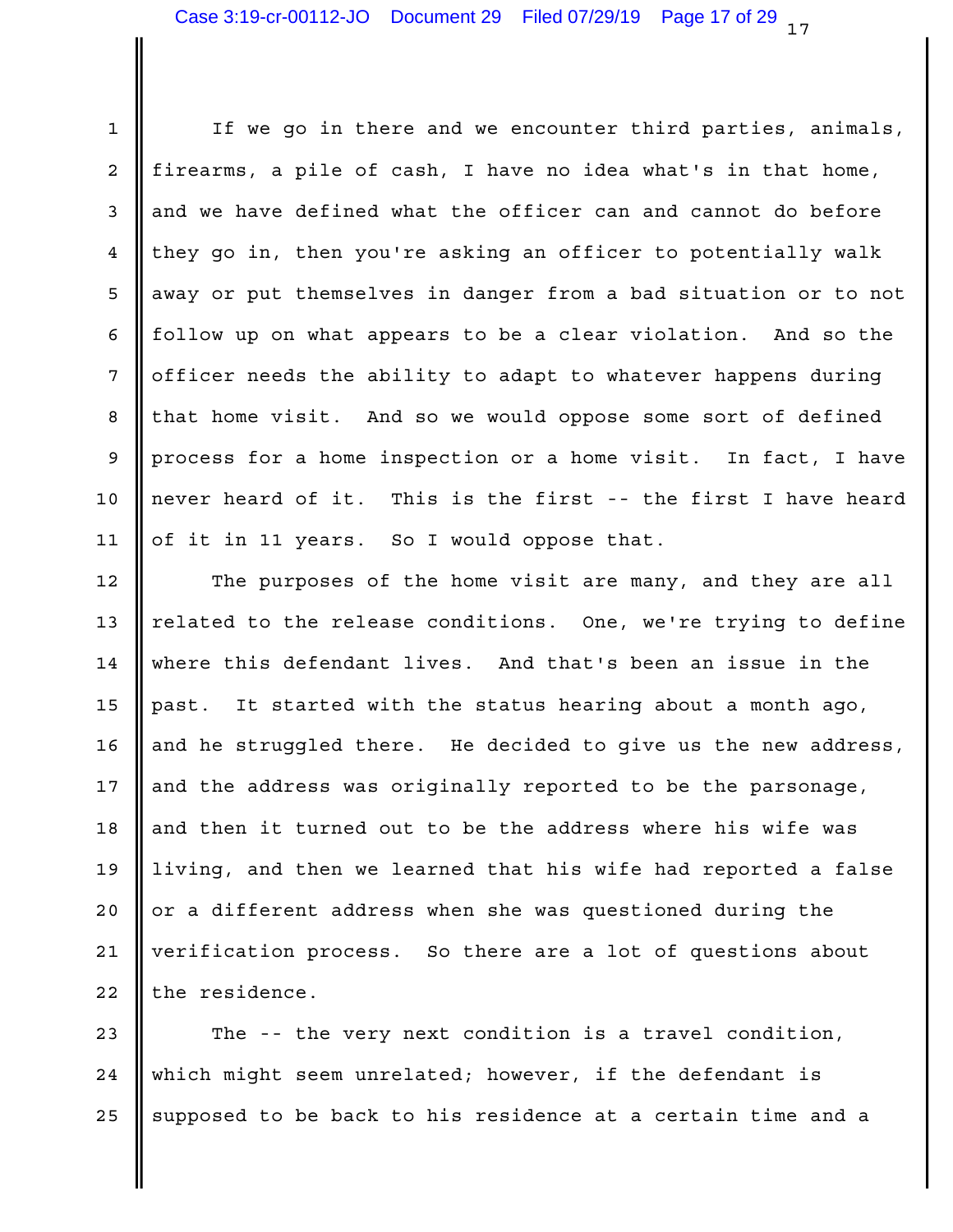1 certain date, the officer may be stopping by to make sure that 2 || they've returned to their residence from their travel as 3 equired.

4 There are conditions about no direct or indirect contact 5 || with particular people. And your home visits can address that 6  $\parallel$  as well. When you stop by, is that person there? Are they  $\parallel$ 7 || physically there? Is their car there in the driveway?

8 || Again, home visits help us confirm what is going on for ||  $9$  the Court.

10 || As you go down the list of conditions, being at the 11 || defendant's residence can -- can help the probation office in 12 || the Western District of Washington ensure that the defendant is | 13 || in compliance. So they're critical to the supervision process, | 14 || and it's -- it's essentially one of the foundations of 15 || probation or pretrial services supervision.

16 || And if -- I guess, if the magistrate that he had 17 || originally been before thought that they weren't necessary, 18 || they would have released the defendant without supervision. 19 || But that was not what happened with these conditions, and so 20 || we're just trying to enforce the conditions that the original | 21 || magistrate judge imposed.

22 || THE COURT: What about -- could you address the -- | 23 || the financial questionnaire?

PRETRIAL SERVICES OFFICER NISCHIK: The financial 24 25 ||questionnaire is, again, about a baseline. Frankly, it's \_\_\_\_\_\_|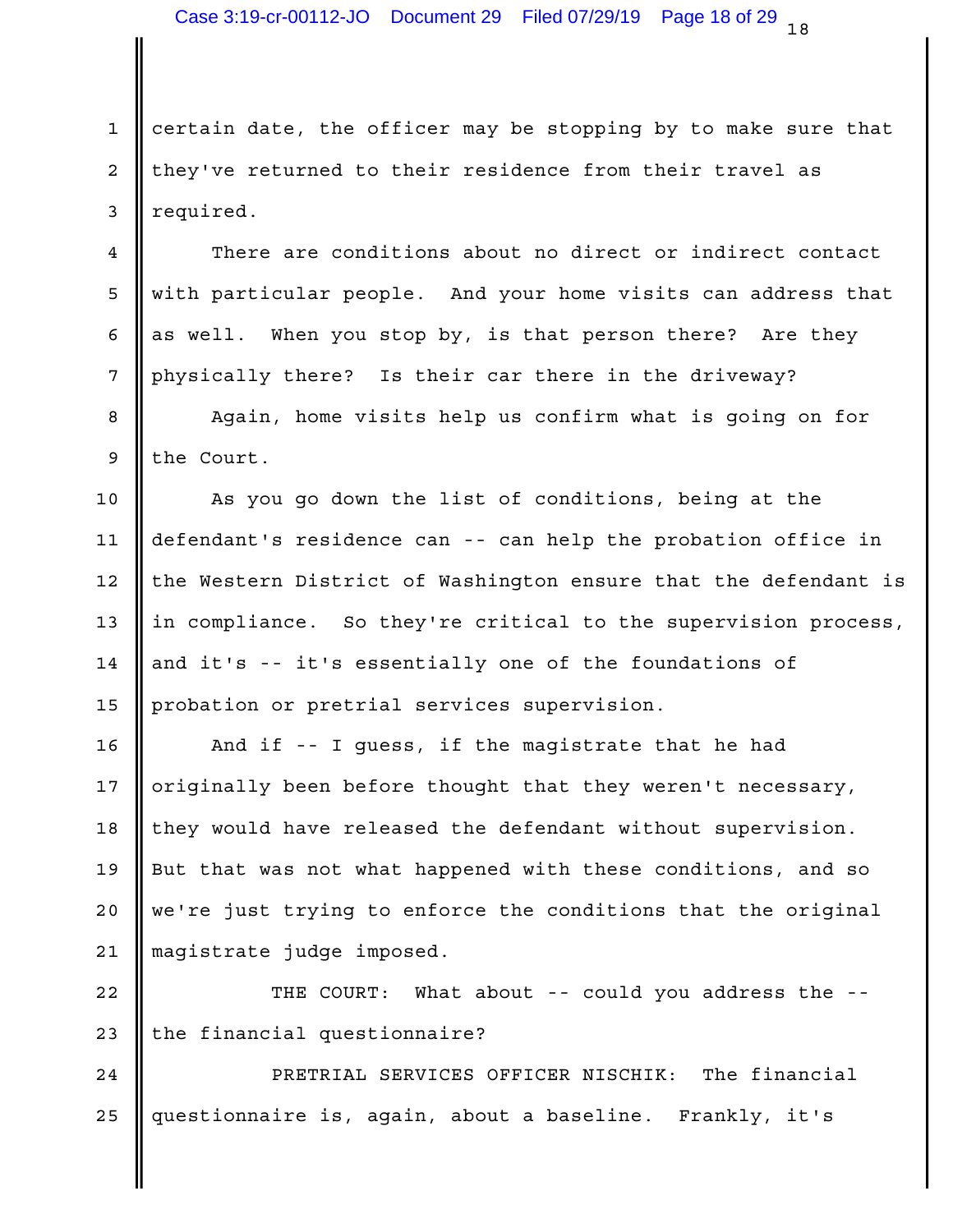$1$  asking the defendant to be honest. He has a condition that 2 says "You may have one bank account." If he doesn't have any, a 3 || then he should report "I don't have any." If he has one, he 4 Should report that. If he has more than one, he should report 5 || that and be able to explain how he's trying to close them down | 6 || or struggling to close them down. It's a communication item 7 with -- with the office.

8 || The -- the questions -- it's actually a fairly long || || || || || || || || || || || || || || || || || || || || || || || || || || || 9 || document. I don't know that all of it is going to be relevant. | 10 || He may have a number of answers that are simply "does not 11 || apply," but we don't know until we ask the questions. And so 12  $\parallel$  the questionnaire is to understand what this defendant has, to  $\parallel$ 13 || help see if he's in compliance with the release conditions.

14 **||** And I think, specifically, Washington is concerned that a || 15 || defendant charged with a financial crime be getting his 16 || financing, his money, his resources, from a legitimate source. |

17 || To supervise someone in a financial case and to ask no | financial questions seems unusual. So I -- I'm in no way 18 19 Surprised that the Western District of Washington wanted 20 || financial information about the defendant.

21 || THE COURT: Anything further?

22 || MS. MADDUX: Just, Your Honor, I wanted to note that | 23  $\parallel$  in addition to the condition of release that was noted by 24 || Mr. Nischik, the defendant also has a condition of release that | 25  $\parallel$  says he is not to open any new financial accounts or lines of  $\parallel$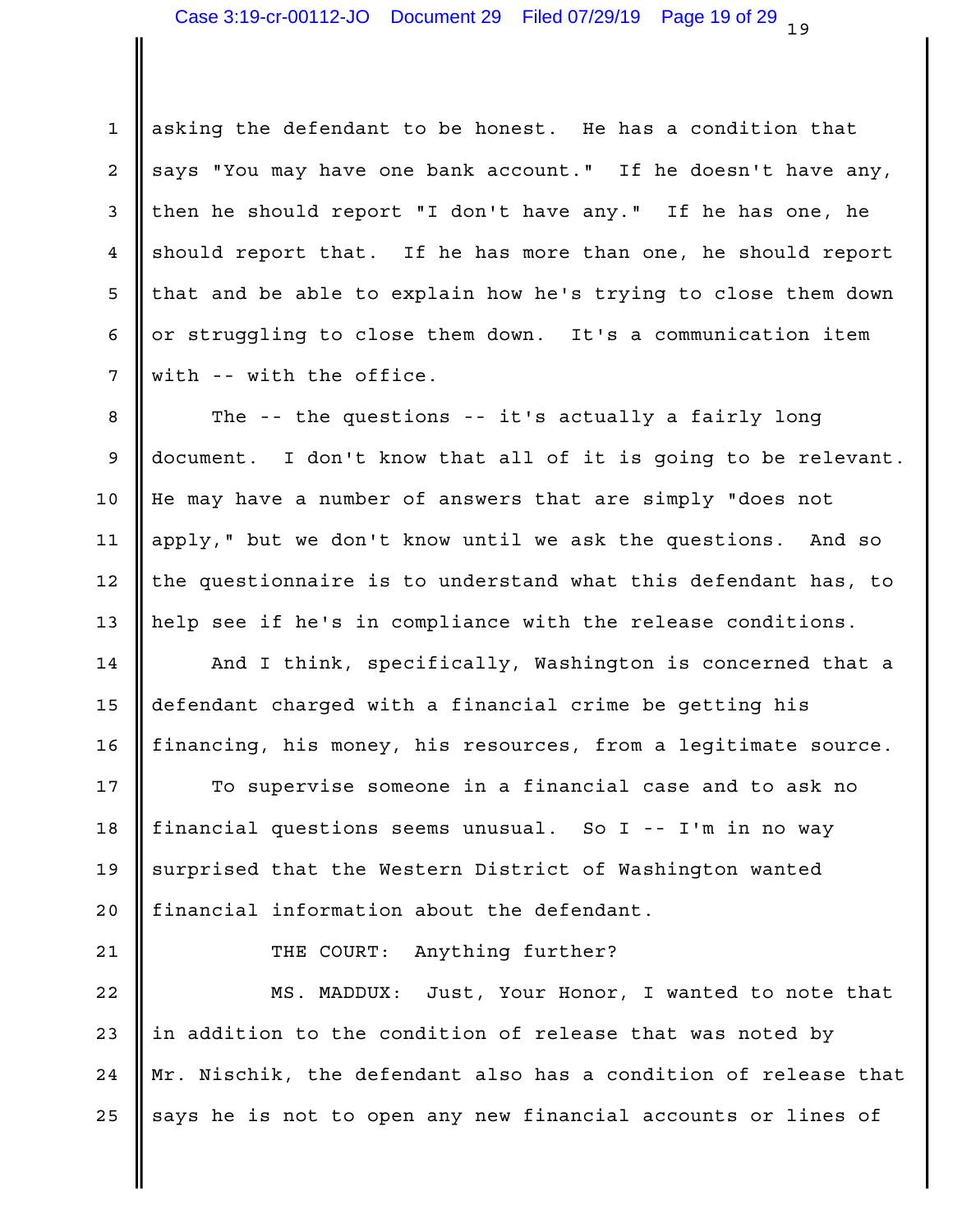1 credit without prior approval; so, again, another reason to 2 || have that information, the baseline of information, is to make | 3 sure that he is in compliance with that condition.

4 **COURT:** Thank you.

5 || I will order the defendant to comply with both conditions, | 6  $\parallel$  as mandated by the Western District of Washington, including an  $\parallel$ 7 || initial home inspection for officer safety purposes, not for 8 || the purpose of going through with a pad and pencil and 9 cataloging all your belongings but simply to make sure that 10 || your home is a place where the officer is comfortable coming | 11  $\parallel$  to, and also to comply to complete honestly the financial  $\parallel$ 12 || questionnaire.

13 || It sounds like if you do that honestly, that the probation | 14  $\parallel$  officer will sign off on the travel. I agree that in a -- in a  $\parallel$  $15$  || financial case, it is a reasonable condition that  $\qquad \qquad \qquad \mid$ Judge Beckerman imposed last month on you in this case. 16

17 || And one more thing, if -- just a reminder to you that | 18 || since you are well -- well represented by Mr. Horst, I will ask | 19  $\parallel$  you to please not contact the Court directly. That puts us in  $\parallel$ 20 || a tricky position to respond to your questions when we know the less of 21 || that you're sitting there with a lawyer, so we're going to Theodo 22 || direct you repeatedly to go to your counsel and get 23 || clarification from him and don't -- don't come to the Court 24 || again. That just puts us in a terrible position. And I'm sure | 25 || your lawyer would want you to come to him with your questions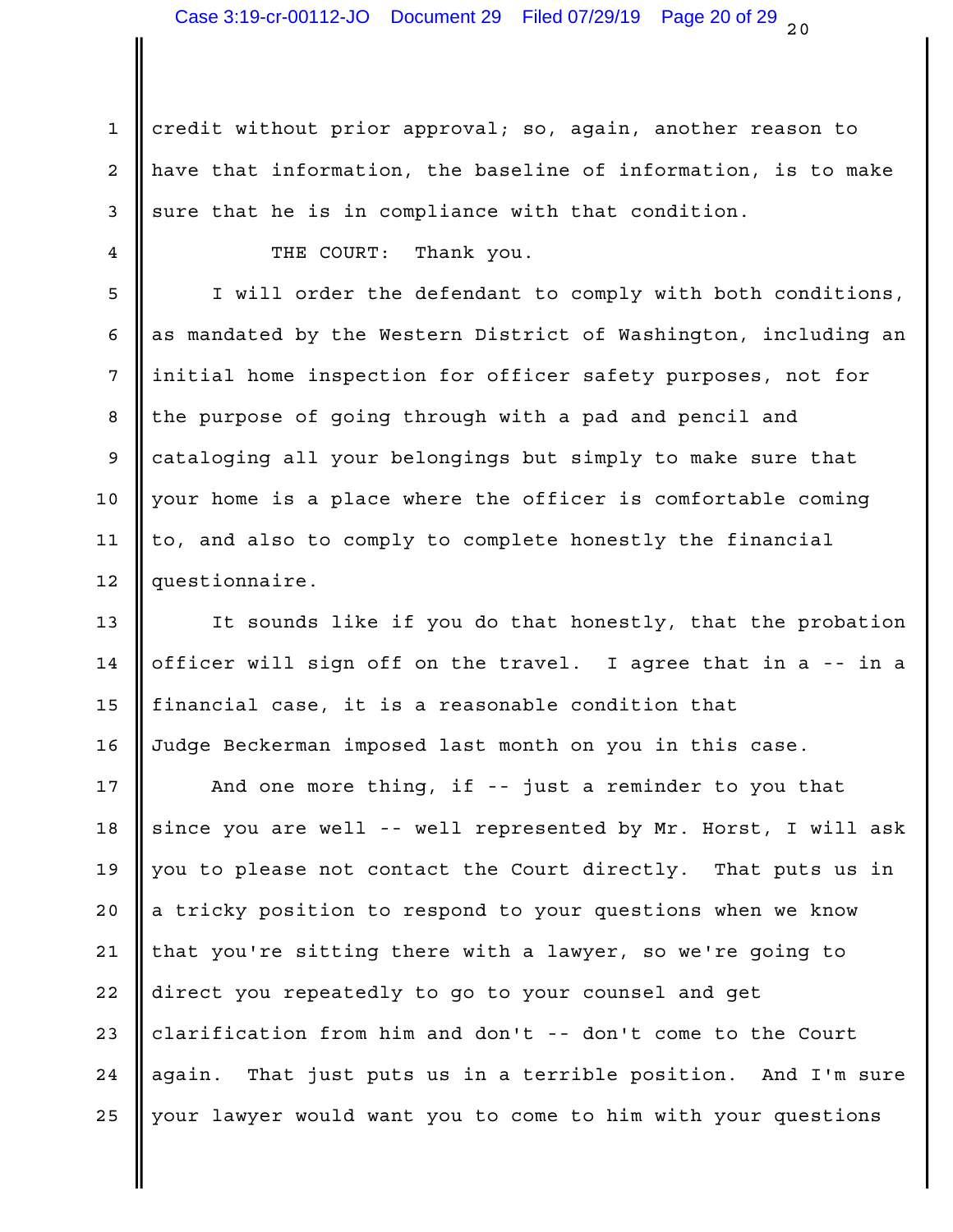$21$ 1 and not come to us. 2 No. 2 Anything further, Counsel? 3 || THE DEFENDANT: Will I be given an opportunity to | 4 speak before you make your decision? THE COURT: My decision is made, sir. 5 THE DEFENDANT: Will I be able -- given an 6 7 || opportunity to speak? THE COURT: Briefly. 8 THE DEFENDANT: Thank you very much. 9 First, what I would like to say is I -- I don't want to 10 11 || give anyone the impression that I'm whining or complaining 12 || about what's going on here. I appreciate the concerns that 13  $\parallel$  each one of you have, and -- and the only concern that I have 14  $\parallel$  or the biggest concern I have -- I'm the one who requested this  $\parallel$ 15  $\parallel$  hearing. One of the issues that I wanted to be heard here --  $\parallel$ 16  $\parallel$  or very little of the issues I wanted to be heard here have  $\parallel$ 17  $\parallel$  even been addressed, and my -- my biggest concern is that  $\parallel$ 18 || I'm -- I'm being represented -- shown as being concerned that 19 || they might come into the house and see things that might be 20 Shared with the U.S. attorney. I have nothing that I'm 21 || concerned about being shared with anybody. As a matter of 22  $\parallel$  fact, the more that is seen of what I have and what I do, the 23  $\parallel$  better it's going to make me look and the better the thing will  $\parallel$ be. 25 || What I am concerned about is the appearance of innocent  $24$  be. Case 3:19-cr-00112-JO Document 29 Filed 07/29/19 Page 21 of 29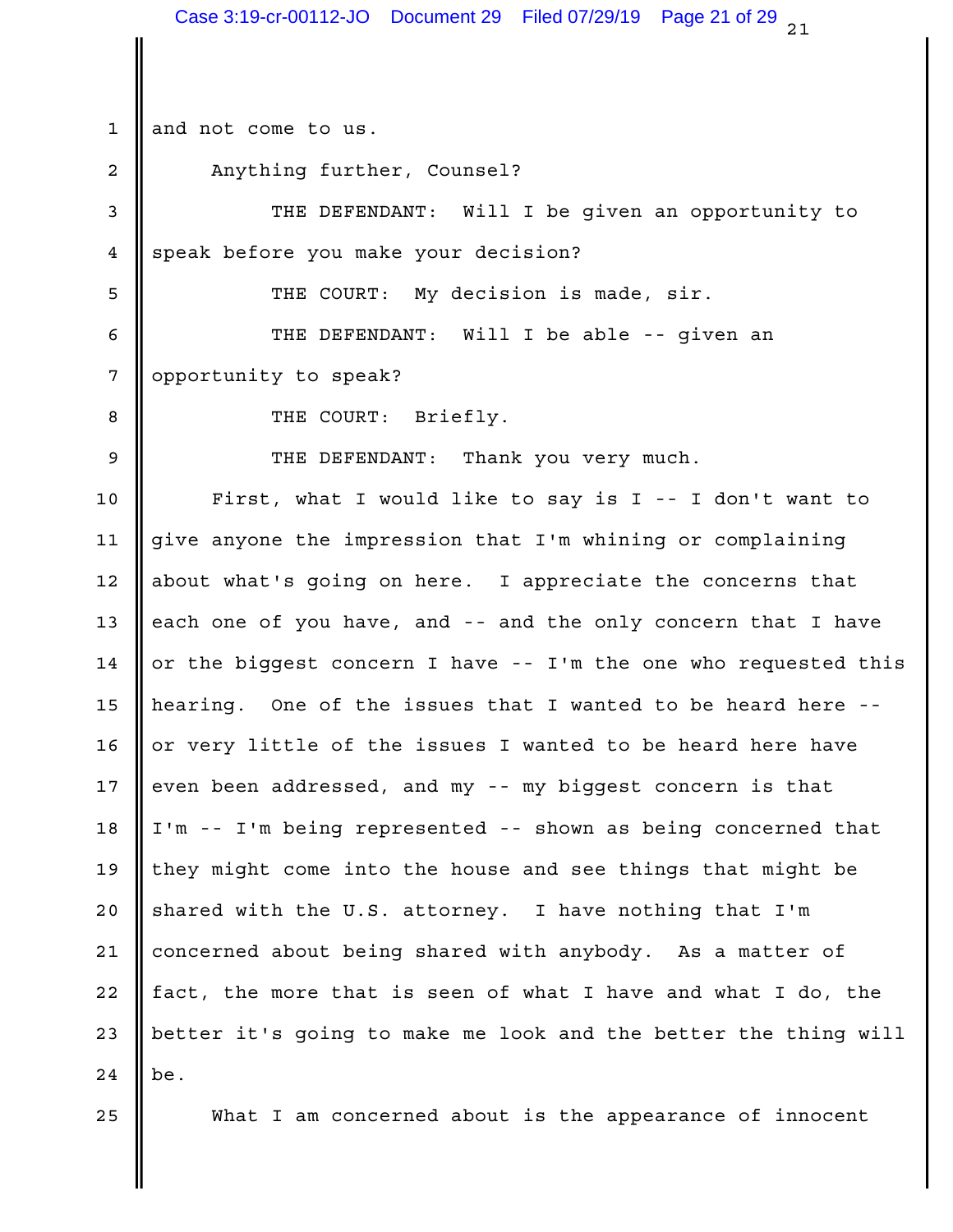1 until proven guilty. What I am concerned about is due process 2 || of law. What I'm concerned about is being given an opportunity | 3 || to state my concerns before judgments are made.

4 **||** For example, at the arraignment, when I was first here, I | 5 || respected my counsel, and he asked me to defer to him because 6  $\parallel$  he wasn't up on the case, and -- but I had things I wanted to  $\parallel$ 7 || be heard. Instead, rather than me being heard, something was 8 || just presented to the judge, and she signed it without any Theory 9 || argument, without any challenge. The issue of due process is 10 || that -- that the accuser is to be rigorously challenged or 11 || being given the opportunity to at least hear an argument and 12 || make a responsive argument.

13  $\parallel$  The very first thing that I would like to have done here  $\parallel$ 14  $\parallel$  today is to have all of the additional conditions of release  $\parallel$ 15  $\parallel$  stricken because they're punitive. They serve no lawful,  $\parallel$ legitimate purpose, and they -- they violate 24 precepts of the 16 17 || United States Constitution. I -- I have prepared a brief on 18 || the subject that I was hoping that you would have an 19 || opportunity to read before the hearing even began, much less before you made your decision. 20

21  $\parallel$  There are many other things and points of concerns that I  $\parallel$ 22 || have about how things are going in this proceeding.

23 || I believe that these -- all these conditions of release 24 || should be stricken. And one other very important issue 25  $\parallel$  regarding the injunction, I'm -- I -- I understand how to  $\parallel$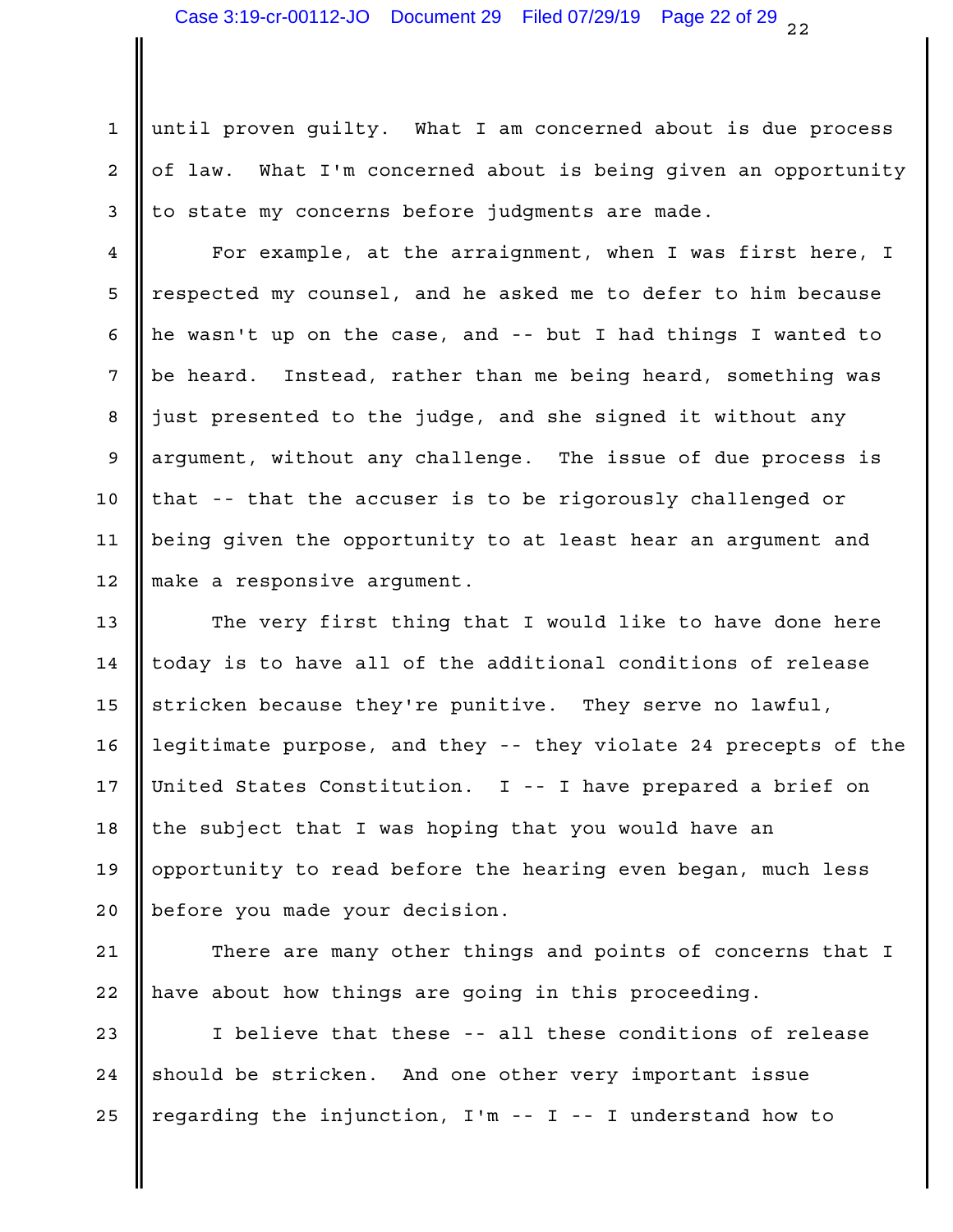1 || handle this. The injunction that was referred to, I'm just 2 || amazed at how, obviously, no one has ever read the 3 ||injunction -- at least in its entirety. The U.S. attorney read | 4 || a little portion and did not continue to the end of the 5 Sentence, much less that the -- the full context of everything | 6 || that is in that injunction, and the concern is -- thank you.

7 || The next question, one of the things that I was arguing |  $8$  || about here and wanted to bring to attention -- but we can -- as | 9 ||indicated, we can do that at the hearing that is scheduled 10 || later. So I apologize for bringing that up inappropriately and all the set of the set of the l when that's scheduled for another time. 11

12  $\parallel$  The -- maybe, then, the final thing, if I might, given the  $\parallel$ 13  $\parallel$  opportunity to go over all my points -- at least I wanted to be  $\parallel$ 14 | brief here, at your request -- would be that -- the issue about | 15 || home visits. There has been a home visit. I run a clean and 16 || sober house. I do a mentoring program for young people. I run | 17  $\parallel$  a ministry. And at the clean and sober house, there are people  $\parallel$ 18 || there who are on supervision, and they have home visits. They | 19 || have been convicted of a crime, and they're being supervised 20 || because of the crime that they have committed.

21 | The inspector -- the -- their probation officer comes up. 22 Calls them on the phone, says, "Come up. Come to the room and 23  $\parallel$  I'll wave." They just -- they don't even get out of their car.  $\parallel$ 24  $\parallel$  They drive on by. That's a home -- that's a home visit.

25 || A home visit does not require an unreasonable search and |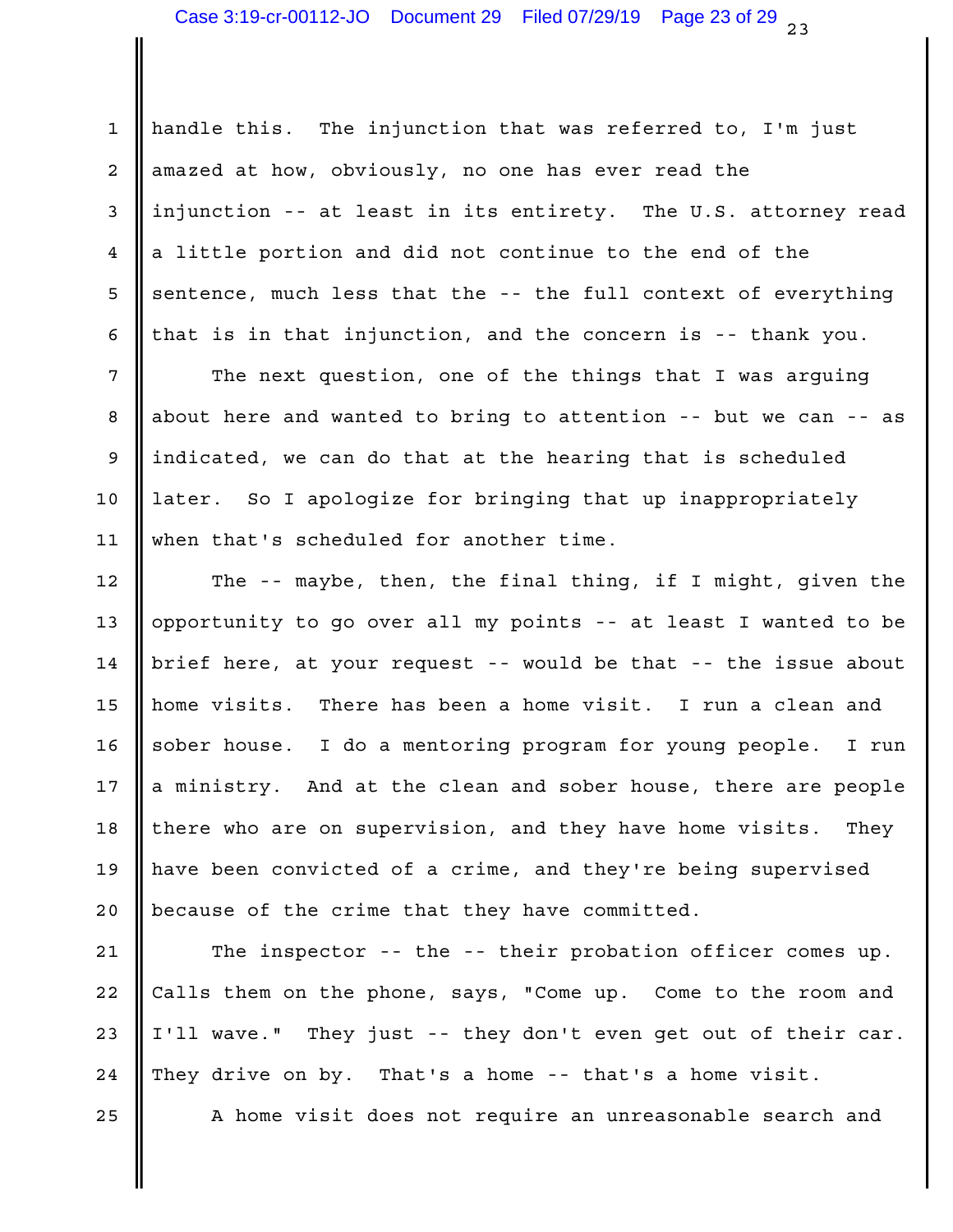1 seizure as what is being requested here. An unreasonable  $2$  search and seizure is to come in and they -- she -- you can use  $\vert$ 3 || the word "yourself," an inspection, that's a search, and 4 || that's -- there's been no search warrant. There's been no 5 || probable cause or -- or affidavit or -- or anything to support | 6 || a search of any kind, much less even a -- come into the house 7 and look -- kind of look around.

8 || And that -- it's just -- it is because of the religious || 9 || order of which I belong, which is to respect government, to 10 || respect law and order, we believe that it is extremely when the lost of 11 ||important that -- that a foreign entity, such as the state to 12  $\parallel$  the church, not come into the sacred parcels of the church and  $\parallel$ 13  $\parallel$  violate the sanctity of church property. And we believe that 14 || this would set a -- sets a terrible precedent, and I'm 15 || requesting a stay of the order pending an interlocutory appeal | 16  $\parallel$  on the issue of having all of these conditions be -- or all the  $\parallel$ 17 || additional conditions, beyond what is always normally 18 || requested, be totally stricken.

19 || And I would like to say a word, but to respect you and in | 20  $\parallel$  the case of brevity for this moment, I -- I would like to ask  $\parallel$ 21 || your consideration of what I have -- have to say.

22 || THE COURT: Thank you. I really do appreciate what | 23  $\parallel$  you have to say, and I do appreciate it. I -- I think what I'm  $\parallel$ 24 || going to do, since you are represented, is ask your counsel to  $\qquad \vert$ 25  $\parallel$  talk with you about the points that you have raised this  $\parallel$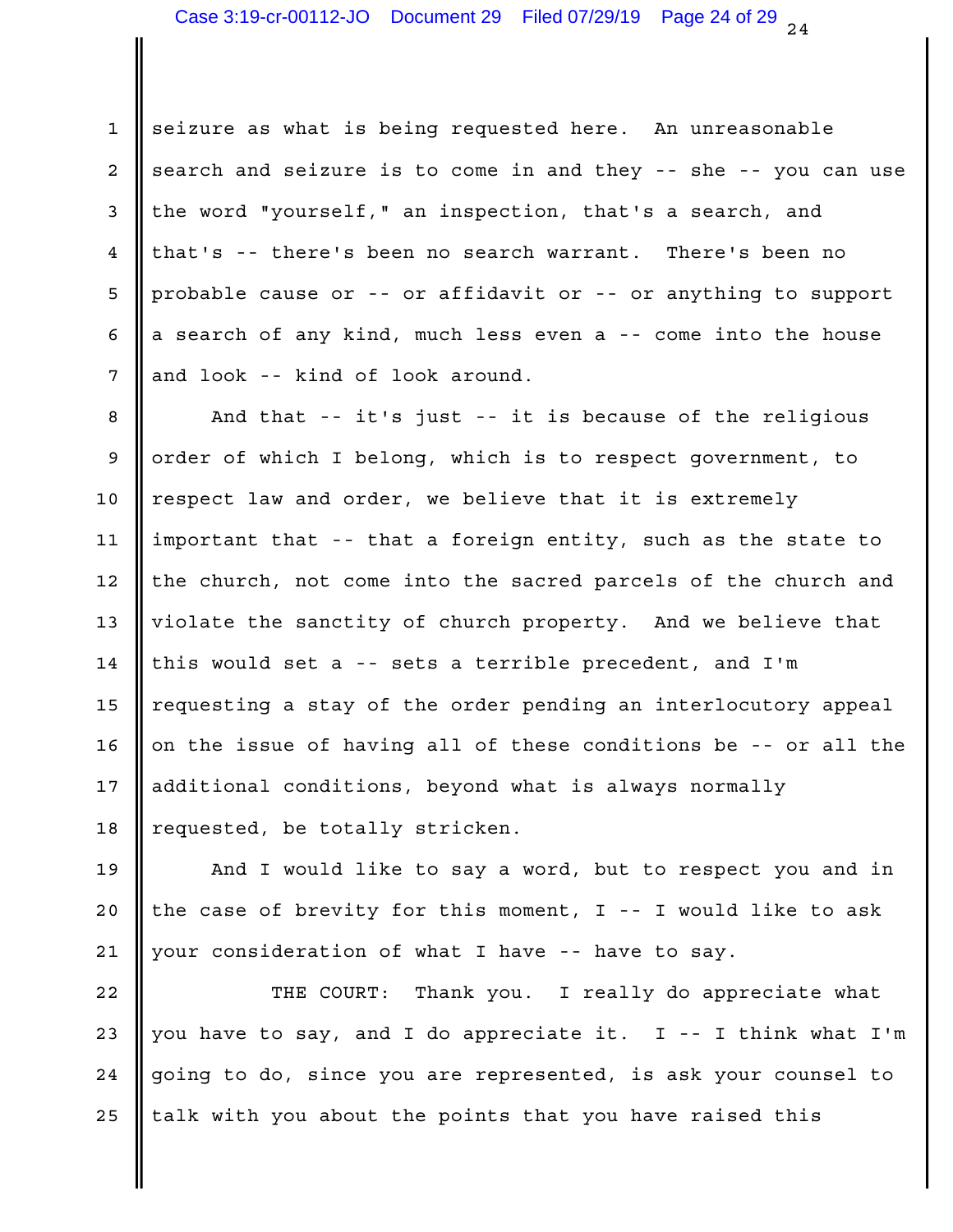1 || afternoon that you want all conditions -- all supervision 2 | conditions stricken.

3 || I think that that's what I -- I heard over and over from 4 ||you. I'm going to ask Mr. Horst to talk with you about that 5 || and come up with a plan if -- and you wanted to file some 6 || formal motion, I guess, you know, that's -- that's up to,  $\begin{array}{|l|} \hline \end{array}$   $\begin{array}{|l|} \hline \end{array}$   $\hline$   $\hline$   $\hline$   $\hline$   $\hline$   $\hline$   $\hline$   $\hline$   $\hline$   $\hline$   $\hline$   $\hline$   $\hline$   $\hline$   $\hline$   $\hline$   $\hline$   $\hline$   $\hline$   $\hline$   $\hline$   $\hline$   $\hline$   $\hline$   $\hline$   $\hline$   $\hline$   $\hline$   $\hline$   $\hline$  8 scheduled to meet again on the 24th, when we can take up the 9 current pretrial violation, as well as, perhaps, some of the 10 || points that you have raised this afternoon.

11 || THE DEFENDANT: Are you saying that that could be | 12 || heard at the same time as the hearing is scheduled or --13 THE COURT: I --

14 || THE DEFENDANT: -- or will that be another one? | 15 || THE COURT: I'm going to -- again, I'm going to | 16 |encourage you to talk with your lawyer. On the 24th, we will | 17  $\parallel$  take up the pretrial violation and the necessity for any  $\parallel$ 18 || variation to the conditions, the special conditions that you || 19 || are challenging. I understand you -- you are not challenging 20 || the routine conditions that are imposed on defendants, but you 21 || are, in fact  $-$ 

22 | THE DEFENDANT: Correct.

-- challenging the special conditions. 24 || THE DEFENDANT: Correct. I have prepared a proposed | order for today already that I would like you to see -- 25 23 || THE COURT: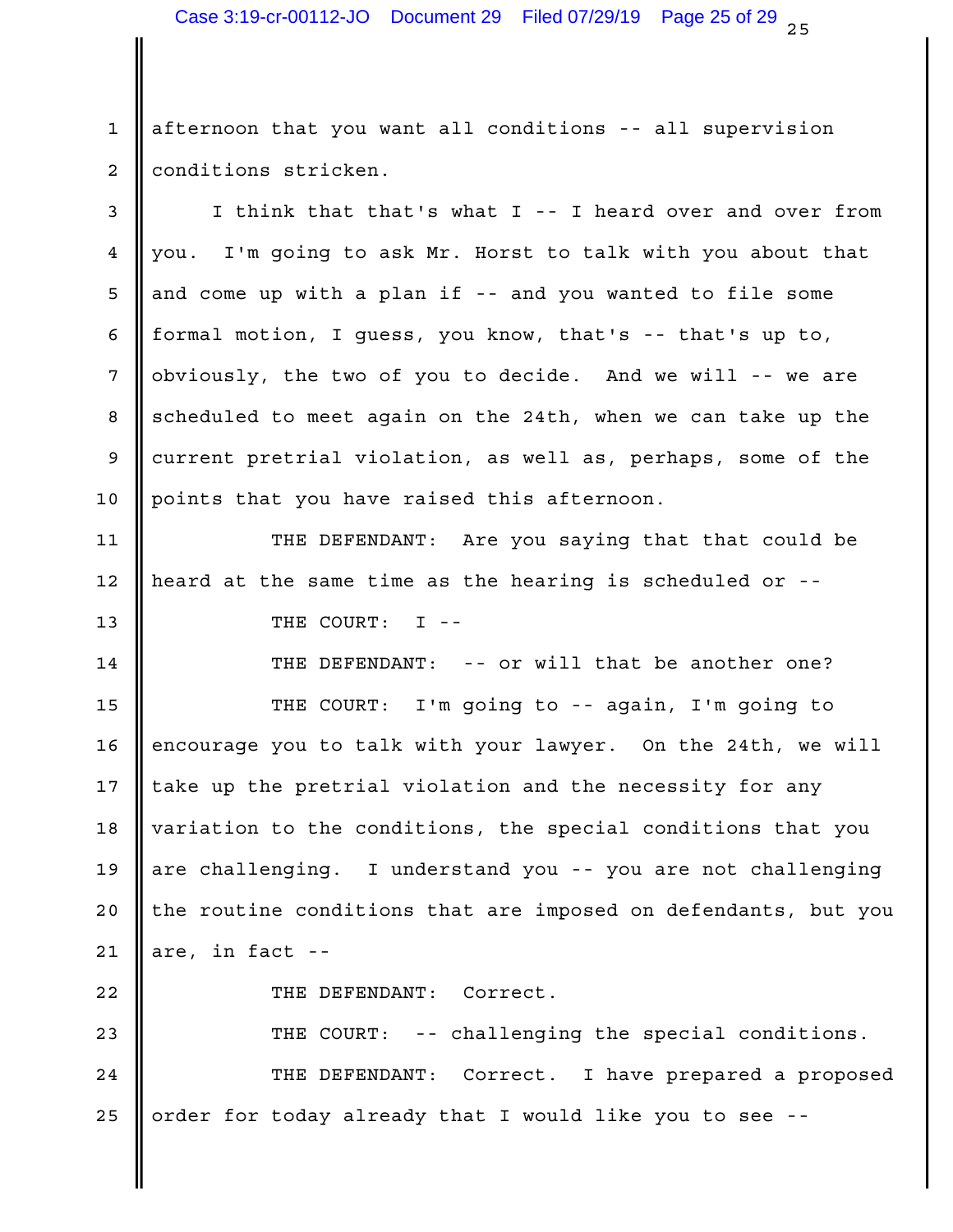1 THE COURT: With your --

THE DEFENDANT: -- to consider. 2

3 || THE COURT: With your attorney's permission, I'm happy to do that; but, again, I'm just -- every single time, 4 5 || I'm going to defer to him. He is your representative. I am 6 || just going to keep looking at him, and I'm going to ask you to | 7 consult with him and talk with him.

8 **CALCE SURFENDANT:** Sure. Sure.

9 Well, if I could just say the reason I have prepared this 10 || proposed order is because it addresses every -- or this 11 || proposed order, it addresses every point of concern and 12 || confusion that I have that I believe exists in the current 13 || conditions. This is why I called it a request for 14 || clarification and modification of the conditions. And if each | 15  $\parallel$  one of these points are not addressed in some reasonable way,  $\parallel$ it's going to just create -- there's just -- it is too 16 17 || likelihood to be additional confusion, and we'll just have to  $\qquad \qquad \mid$ 18 || have another hearing to -- until we can finally get all these || 19  $\parallel$  things -- if there's a time we can have them all addressed so  $\parallel$ 20 || that we know, without any question, that -- the conflicting | 21  $\parallel$  conditions and the confusing conditions so that it can be 22 || cleared up. When they say "visit" and then it really amounts | 23  $\parallel$  to a search and -- but the order doesn't say "search," but they  $\parallel$ 24  $\parallel$  said they want to search anyway, and then we have to come back,  $\parallel$ 25 || and if we can just get my proposed order addressed, these  $\qquad$  |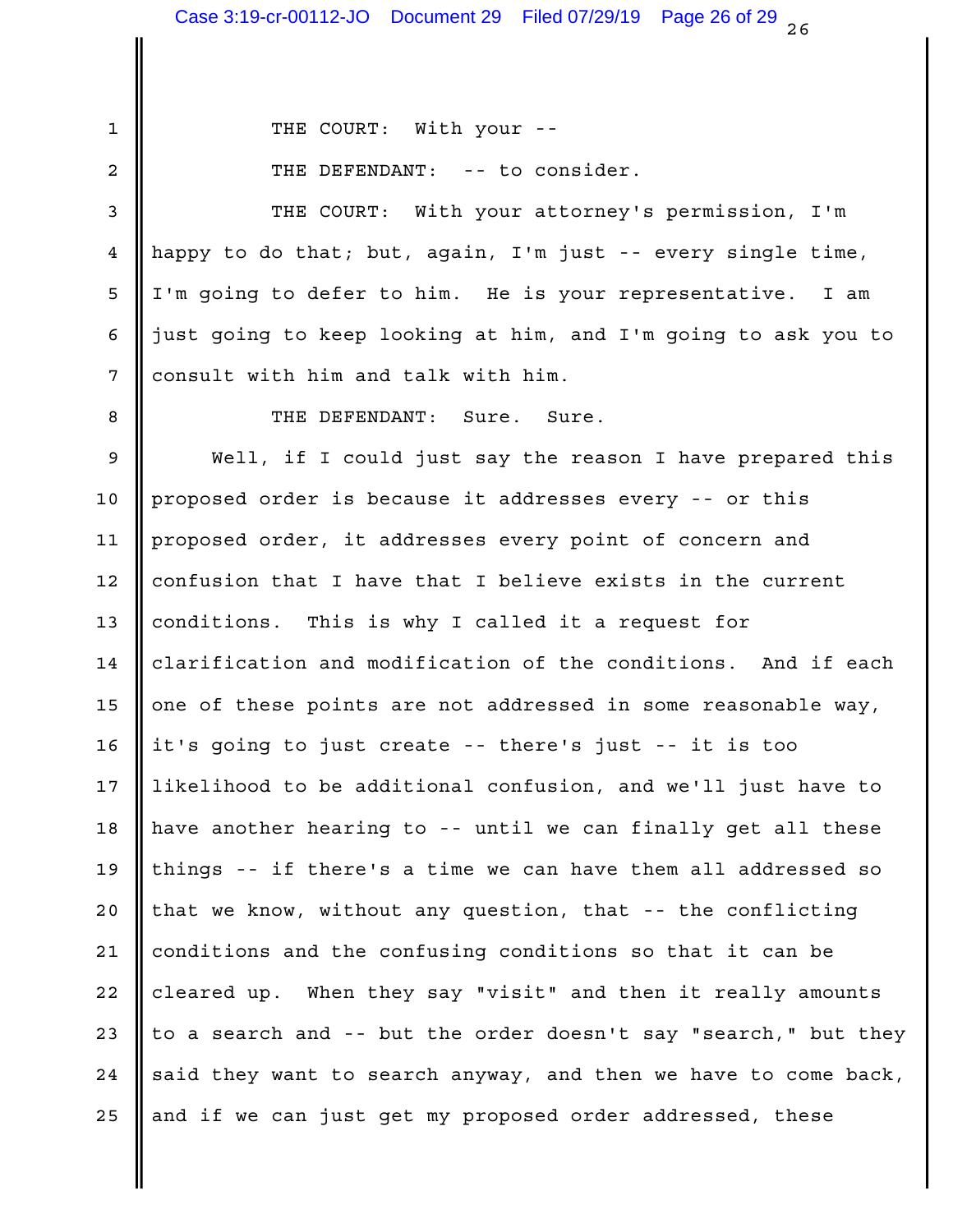1 || points on the proposed order addressed, there would very likely | 2 || never be another concern about this again.

3 || THE COURT: Again, I'm going to ask your lawyer, if | 4 || he thinks it's appropriate to file, file it with the Court, but | 5 || I'm going to rely on his expertise and his counsel with you in |  $\begin{array}{|c|c|c|c|c|}\n\hline\n6 & \text{that regard.} \end{array}$ 

THE DEFENDANT: Thank you.

One more thing. Officer? 8 **II** THE COURT:

PRETRIAL SERVICES OFFICER NISCHIK: Your Honor, 9

10 || assuming that counsel wants to hold on to the violation report | 11  $\parallel$  so that they can prepare for the hearing on the 24th, if you  $\parallel$ 12 || would authorize that to keep the violation packet, that would | 13 || allow them to let them have it and not collect it after court.  $\vert$ 

14 || THE COURT: So authorized. Thank you, all. | 15 || Anything further, Mr. Horst?

MR. HORST: Nothing, Judge. Thank you. We'll see 16 17 || you on the  $24th$ .

18 || THE DEFENDANT: I do have one other concern, if I | may, and that has to do with the order themselves. I have been 19 20 || requesting to get a copy of the signed orders so that I can 21 || have in my possession, with the judge's signature, everything | 22 || that I am required to provide so there is no question that 23  $\parallel$  this is -- so extraneous information or this is actually what  $\parallel$ 24 || is being ordered. Is that possible?

25 || THE COURT: I think you can attain everything that |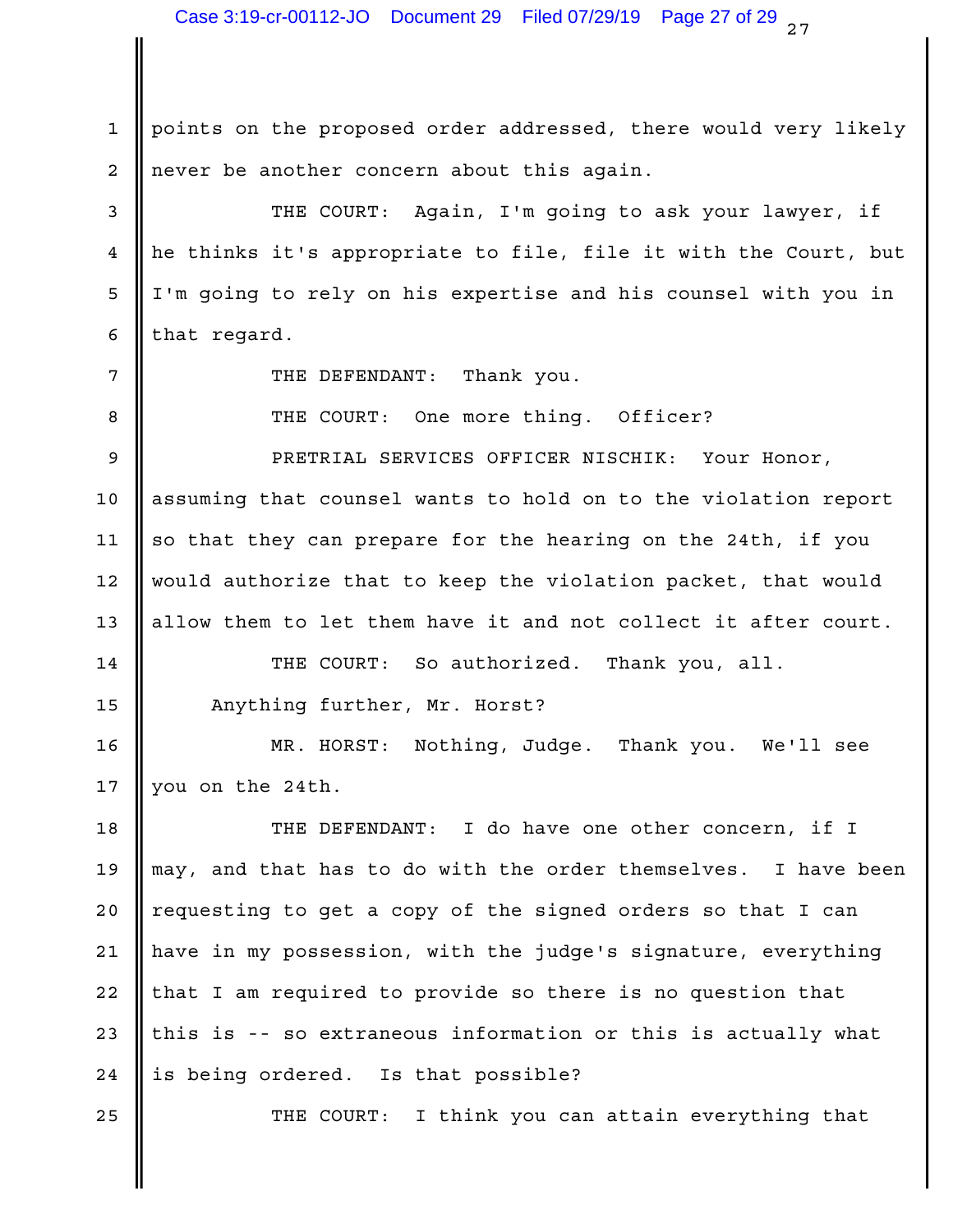1 || has been publicly filed -- yeah, those documents -- through 2 || your lawyer. That shouldn't be a problem at all. 3 || THE DEFENDANT: Could I have those provided to me when we're having a hearing, or is that a fair request? 5 || THE COURT: Again, I'm going to look at your lawyer. | THE DEFENDANT: Thank you so much. I appreciate your 7 courtesy. Thank you. Thank you. DEPUTY COURTROOM CLERK: Court is adjourned. (Hearing concluded.) 8 || THE COURT:  $\parallel$  MR. HORST:  $\parallel$   $\parallel$  $\blacksquare$  13  $\blacksquare$  ||  $\parallel$   $\parallel$   $\parallel$   $\parallel$   $\blacksquare$  $\parallel$  $\parallel$  $\parallel$   $\parallel$  $\parallel$